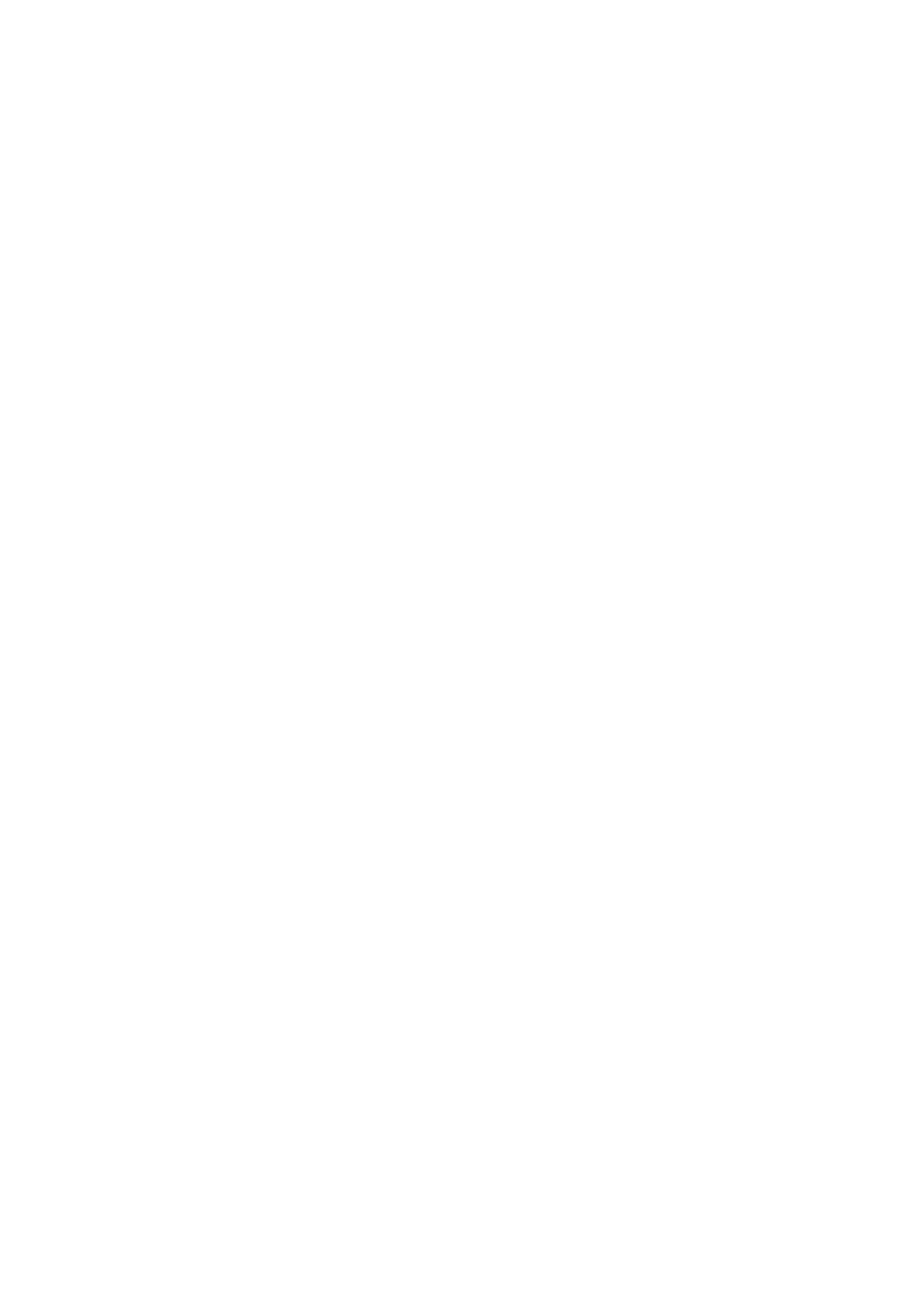# **The Sudan - South Sudan Reconciliation: More Patience and Efforts Needed**

### *ZHONG Jianhua* ∗

The Sudan - South Sudan issue is one of Africa's longest, toughest problems with profound and lasting significance. Due to the multiple factors such as complicated history, mixed races, and religious conflicts, two civil wars broke out between the Northern and the Southern Sudan in the last century, lasting almost 40 years. In 2005, under the mediation of the international community, the two parties signed the Comprehensive Peace Agreement (CPA), ending the longest civil war in the history of the African continent. A referendum was held in early 2011 in accordance with the CPA to determine if the Southern Sudan should declare its independence from Sudan, with 98.83% of the population voting for separation. On July 9<sup>th</sup> of the same year, the Government of Southern Sudan declared its independence as the Republic of South Sudan. The now two countries have paid a tremendous cost for this hard-won peaceful separation. However, the shadow of conflicts resulting from the decades-long civil wars is still hanging over the two countries. The road towards enduring peace is still full of twists and turns. Because of the boundary demarcation disputes and differences over oil revenues sharing and the status of the Abyei region, frictions have never stopped between the two countries and sometimes erupted into fierce border conflicts.

In order to ease the tension, the international community made a collective response and concerted efforts at a critical moment. This April, the African Union, as the major mediator, initiated a "Road Map" solution and afterwards convened a number of negotiations between the two sides. In support of the African Union's "Road Map", the UN Security Council adopted resolutions 2046 and 2047 in this May and held consultations and reviews on the Sudan – South Sudan issue on a regular basis. On September 27<sup>th</sup>, coordinated under the African Union and witnessed by the international community, the two countries, after a number of intensive meetings, signed in Addis Ababa the Cooperation Agreement between the Republic of South Sudan and Republic of Sudan, including a string of agreements concerning oil revenues sharing, fiscal arrangements, and status of nationals of

<sup>∗</sup> H.E. Amb. ZHONG Jianhua is Chinese Government"s Special Representative on African Affairs.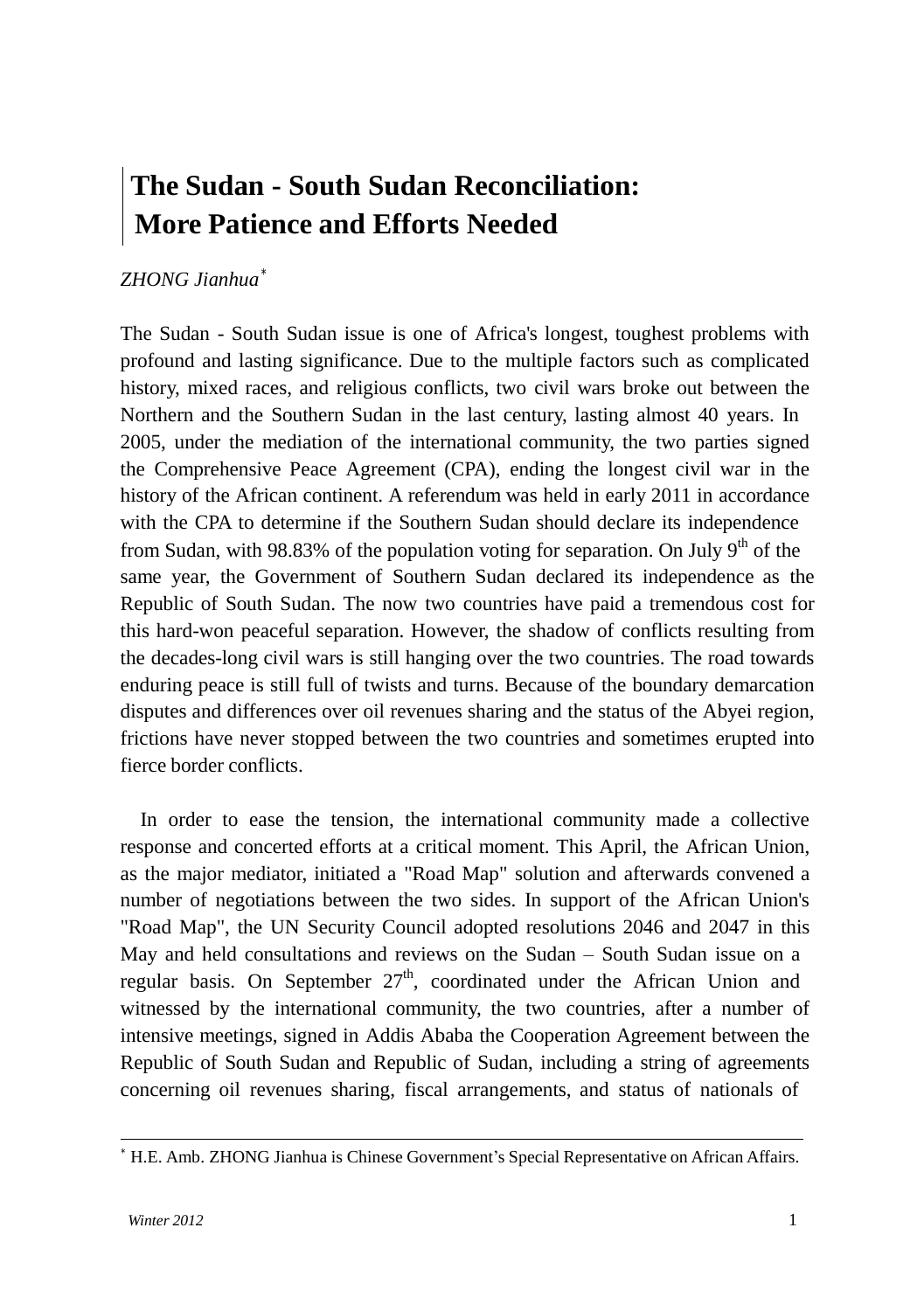other state, etc. These agreements will definitely play a positive role in easing the two sides' relations, stabilizing their domestic situations, and maintaining regional stability at large.

At present, the Sudan - South Sudan reconciliation issue is moving in the direction of peaceful solution and the two sides are given a favorable opportunity for a "real" start of peace and a new era of cooperation and mutual benefit. How to enlarge consensus, promote negotiations, maintain and solidify the current proactive momentum, and speed up the appropriate settlement of the remaining issues between the two sides have become the international community's common challenge and mission. As a permanent member of the UN Security Council and true friend of both Sudan and South Sudan, China has consistently supported and contributed to the peace process between the two countries. Both in bilateral relations with the two countries and on multilateral occasions such as in Forum on China-Africa Cooperation (FOCAC) and China-Arab States Cooperation Forum, Chinese leaders always tried to persuade the two sides to settle relevant issues through peaceful negotiations. Since appointed as the Chinese Government"s Special Representative on African Affairs, I have visited the two countries for several times and kept regular contacts with relevant sides. The diplomatic efforts made by China in solving the Sudan – South Sudan issue have been productive, not only easing the regional tension and promoting the two sides' reaching an agreement on oil revenues sharing, but also consolidating China's relations with both countries.

As an African saying goes, to be without a friend is to be poor indeed. China always thinks that as neighboring countries indispensable to each other, Sudan and South Sudan should be friends living in harmony and partners that develop themselves hand in hand. This is also a wish shared by the international community. In the next stage, the two countries will have negotiations on the implementation of the agreements and other unsettled issues. The international community is supposed to keep its patience and take good care of the seed of peace that has been planted between the two sides, cultivating it into a luxuriant tree of happiness that shelters the two countries' people and the people in surrounding areas.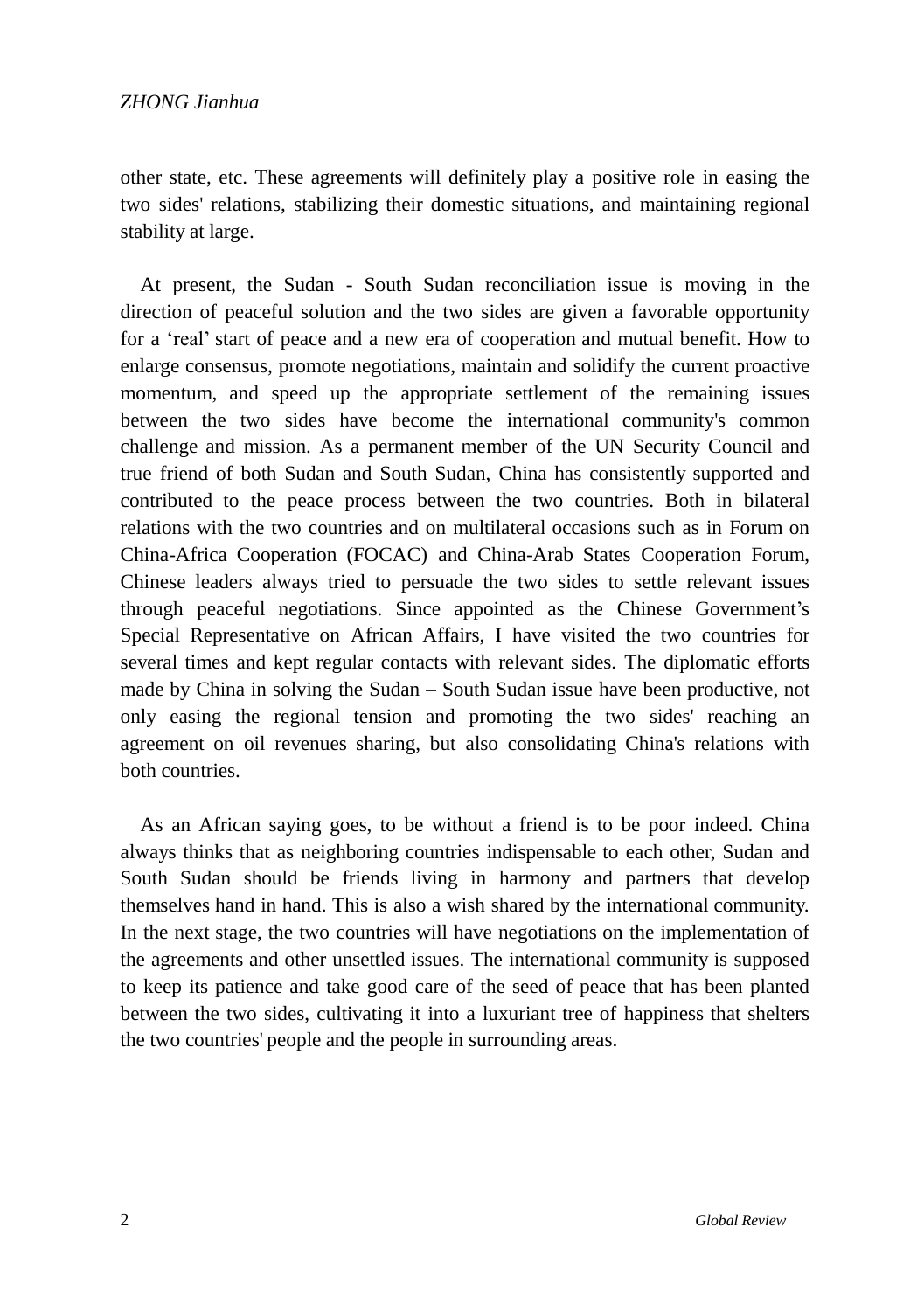# **China's Relations with Two Sudans: From 'One Country, Two Systems' to 'Two Countries, One System'**

#### *ZHANG Chun* ∗

Either before or after the peaceful separation, the relationship between former northern and southern part of Sudan, now Sudan and South Sudan, is full of disputes and even conflicts and wars, which imposes great pressures on China"s foreign policy. However, China tried hard to play a constructive role in both promoting the realization of Comprehensive Peace Agreement (CPA) concluded in 2005 and mediating the contradictions between the two parties after the separation in 2011, while the policies in different periods are a bit different.

The difference is: it's a policy of 'one country two systems' in the first period and of "two countries one system" in the second. Since the signing of CPA in 2005, China has closely engaged into its implementation. To better deal with the SPLM-led Government of Southern Sudan (GoSS), China introduced the policy of 'one country, two systems'. $\degree$  Since 2005, China and GoSS have established formal relations, with President Hu Jintao and President Salva Kiir met twice in 2007 and later China opened a new consulate in Juba in 2008, an example followed by many Chinese companies. Most significantly, the Chinese Government"s Special Representative for African Affairs, with special interests in Sudan and Darfur issues, always attaches great importance to the implementation of CPA. While there are skepticism from the international community, China confirmed the international community that it supported the full implementation of CPA and would collaborated with the USA to promote it. Former Envoy Ambassador LIU Guijin met with America"s special envoy to Sudan Princeton Layman at least 5 times in the half year

<sup>∗</sup> Dr. ZHANG Chun is Deputy Director, Center for West Asian and African Studies, Shanghai Institutes for International Studies (SIIS).

 $\textcircled{b}$  Daniel Large, "China's Sudan Engagement: Changing Northern and Southern Political Trajectories in Peace and War," *The China Quarterly*, 199, September 2009, pp. 610–626.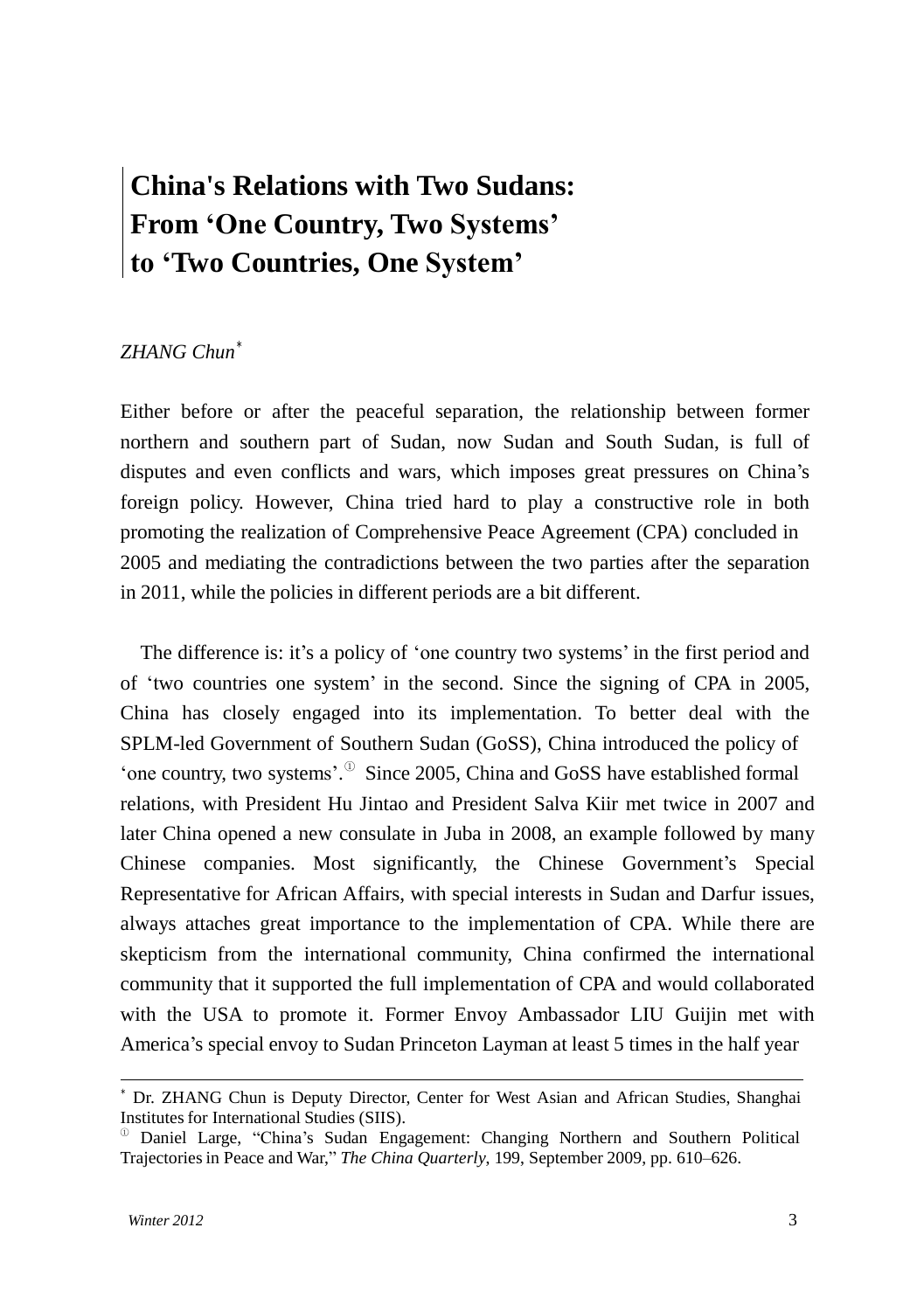before the referendum, the latter expressed that he believed China had delivered the right message to both parties of Sudan. $^\circ$ 

Though the two countries are separated peacefully, the story is not over with a lot of unsettled disputes, which requires policy adjustment for not only China, but also other external partners including USA, EU, and many others. The reason lies in the changing fact that there are two countries now. In this context, China"s policy after the separation is a policy of 'two countries, one system'. The term 'one system' means that China has not changed its goal of helping both parties to find a way for development through resolving their disputes. Here we need to reaffirm that the goal of the first stage"s "one country, two systems" policy always puts the economic development at the center stage while disputes resolving simply is one of the preconditions.

In the Chinese eyes, whether the Southern part gains independence or not, economic development is fundamental to the dispute solution. With the independence of the South, now it"s time to shift focus from reconciliation to development by joining hands together. To meet this goal, both sides need to abandon the mindset of zero-sum game through weakening the other party for more reasonable bargaining chips during the negotiations.

However, the reality is that both parties practiced such a wrong win set supported either by furious or victorious passions. On the Sudanese side, accepting the separation of South Sudan is the biggest concession, thus it seems reasonable to hope for greater rewards from the international community and South Sudan in particular. However, supported by victorious passion, South Sudan chose not to reward Sudan and even provoked Sudan with assumption that its support will keep support for it as usual. Thus, a kind of security dilemma is rising. Entering 2012, since the unilateral decision of South Sudan to stop its oil production and not to use oil infrastructure in Sudan and the decision of Sudan to close its border with a "shoot-to-kill" policy for any smugglers of goods to the South, the bilateral relations

<sup>①</sup>"UN Disappointed China not Arrest Sudanese President, US Content with China," *Ifeng.com*, 2 July 2011, [http://news.ifeng.com/world/detail\\_2011\\_07/02/7394697\\_0.shtml,](http://news.ifeng.com/world/detail_2011_07/02/7394697_0.shtml) 21-11-2012.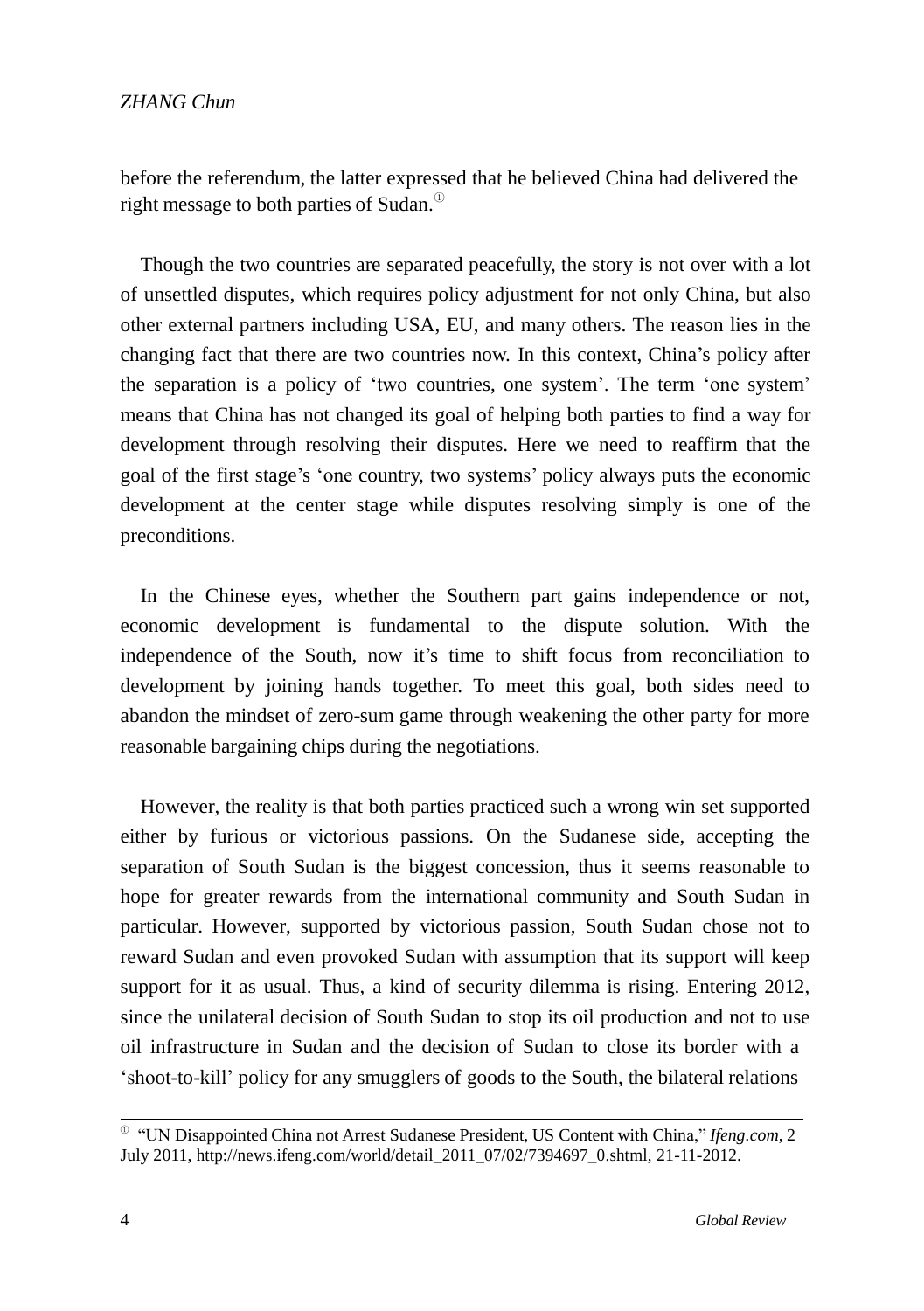deteriorated and reached the breaking point when South Sudan invaded Heglig and destroyed the oil infrastructure there, which in return agitated the racist attitude of President Bashir and provoked the strong condemnations from the American side who is a longstanding friend of the South. There are lots of stories of this kind in the recent development of this relationship.

China tries hard to persuade the two parties to return to the right track and gain a real success. Through his shuttle diplomacy, China"s new Special Envoy Ambassador ZHONG Jianhua convinced both sides that they should be sensitive to the expectations of their people and the international community and to take the talks seriously so as to find win-win solutions that would improve their strained relations. China warns both sides that economic costs for lasting conflicts can"t be afforded by two peoples. Generally, the economies of the two countries have been badly affected by their strained relations. While the South has temporarily lost oil revenue that constituted 98% of its budget, Sudan has lost more than 30% of its revenue from oil-related fees from the South, and almost more than 80% of its foreign exchange earnings. Besides, there"re more serious and long-term economic impacts. For example, the monthly inflation rate, which used to be one digit, has reached more than 30% in Sudan and around 25% in the South in the first half of 2012. The exchange rate, which was less than 3 Sudanese Pounds and 3 South Sudanese Pounds per dollar, has reached almost 6 Sudanese Pounds and 5 South Sudanese Pounds in the parallel market during the same period. $^{\circ}$ 

China used wisely its leverages to push Sudan and South Sudan to shift their eyes to rebuild their economy by joining hands together. While Sudan has a better understanding about this, South Sudan needs time to realize it. For example, in the first half of 2012, South Sudan strongly held that the mega project of Lamu-Juba corridor could be the substitute for the pipeline through Sudan port. This policy stance means that South Sudan takes a zero-sum game theory and tries to cut clear with Sudan economically, which is a lose-lose scenario that China does not agree with. That's why China did not provide supports for this mega project until the two

<sup>①</sup>Luka Biong Deng, "Strained Sudan-South Sudan Relations: Who Pays the Price?" *Sudan Ttribune*, 24 June 2012, [http://www.sudantribune.com/Strained-Sudan-South-Sudan,43030.](http://www.sudantribune.com/Strained-Sudan-South-Sudan%2C43030)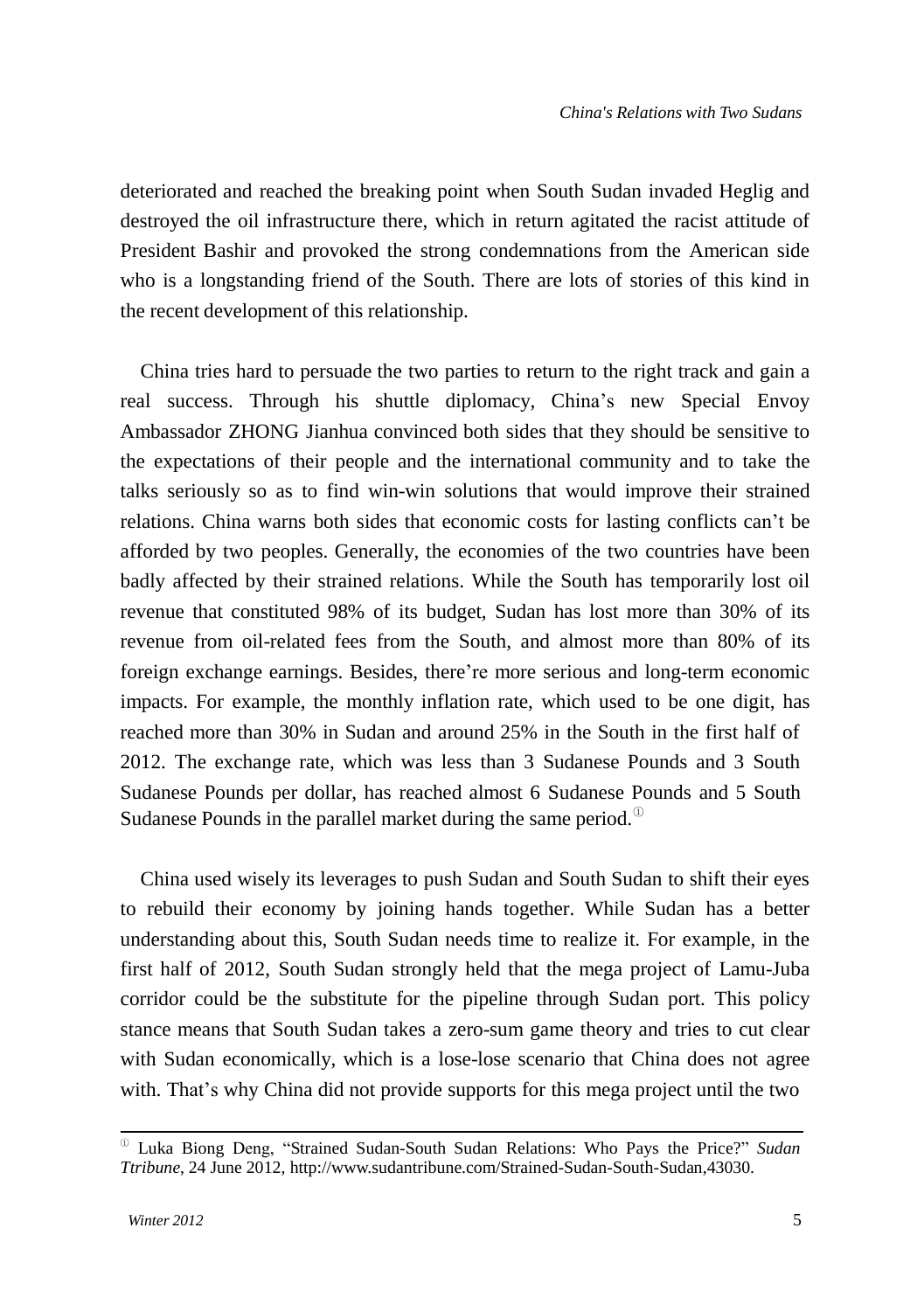parties almost reached oil revenue share agreement in August 2012. $^\circ$ 

Either 'one country, two systems' or 'two countries, one system', China's real policy goal hasn"t changed a bit, with respecting formal state sovereignty and promoting economic development of Sudan and South Sudan as the core. That is the secrect of the success of China"s African policy in general and two Sudans policy in particular.

① "China Welcomes Oil Deal between Sudan, South Sudan," *Xinhua News*, 6 August 2012, [http://news.xinhuanet.com/english/china/2012-08/06/c\\_131765167.htm;](http://news.xinhuanet.com/english/china/2012-08/06/c_131765167.htm%3B) Jane Perlez, "South Sudan to Get Aid from China; No Oil Deal," *New York Times*, 25 April 2012, <http://www.nytimes.com/2012/04/26/world/asia/china-to-aid-south-sudan-but-pipeline-efforts-stal> l.html?  $r=0$ .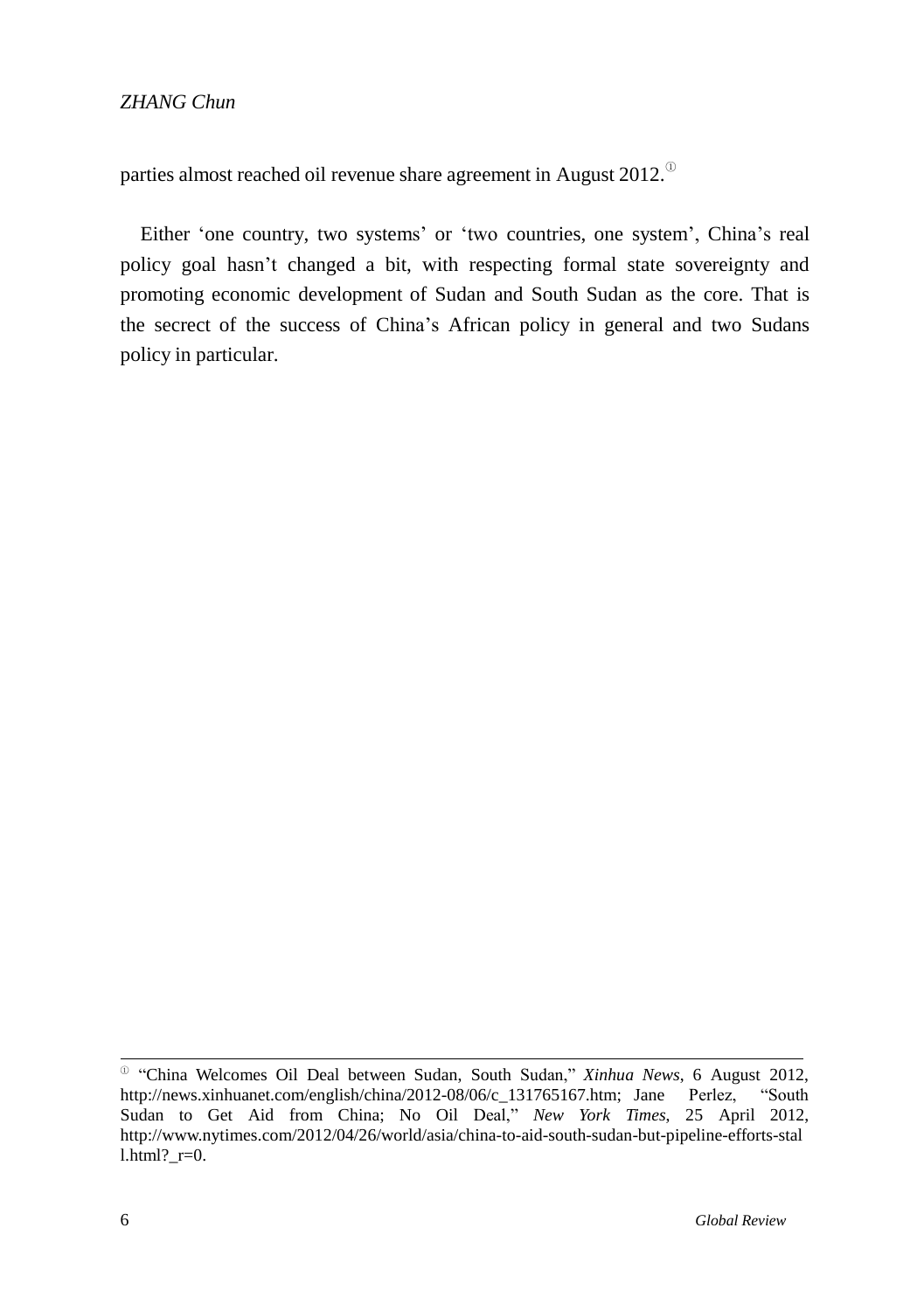# **China in the International Conflict-management: Darfur as a Case**

## *JIAN Junbo* ∗

Due to Chinese typical economic and strategic interests, diplomatic philosophy, cultural and psychological tradition, China"s positions, principles and approaches on the Darfur issue-resolution was somehow different from those of Western countries, which also characterized the conflict-management of China in this issue. This article will review the China"s policy on Darfur issue and analyze the role that China played in it, then generalize this state"s conflict-management approach on international hot issues.

### **I. Chinese Policy over Darfur: from Neutrality to Engagement**

Generally, Chinese policy on Darfur issue experienced three stages: indifference, persuasion and actively involvement. This policy change reflected the China"s adherence to its national interests, its care for the international responsibility and the change of international politics.

#### **1. Stage one: indifferent to Sudan's affair**

When military conflicts happened in the Western part of Sudan, China didn't pay much attention to them and even two people were kidnapped in March 2004 in that region. Chinese leaders were successfully persuaded by Sudan government that made Chinese leaders believe what happened in Western Sudan was just local violence that could be controlled by government.

In addition, China refused to sanction Sudan when the UN planed to adopt one US-supported resolution imposing sanction on Sudan. China explained that what was happened in Darfur was not a "racial genocide" but an internal conflict between different tribes who competed for resources.

<sup>∗</sup> Dr. JIAN Junbo is Assistant Professor of Fudan University.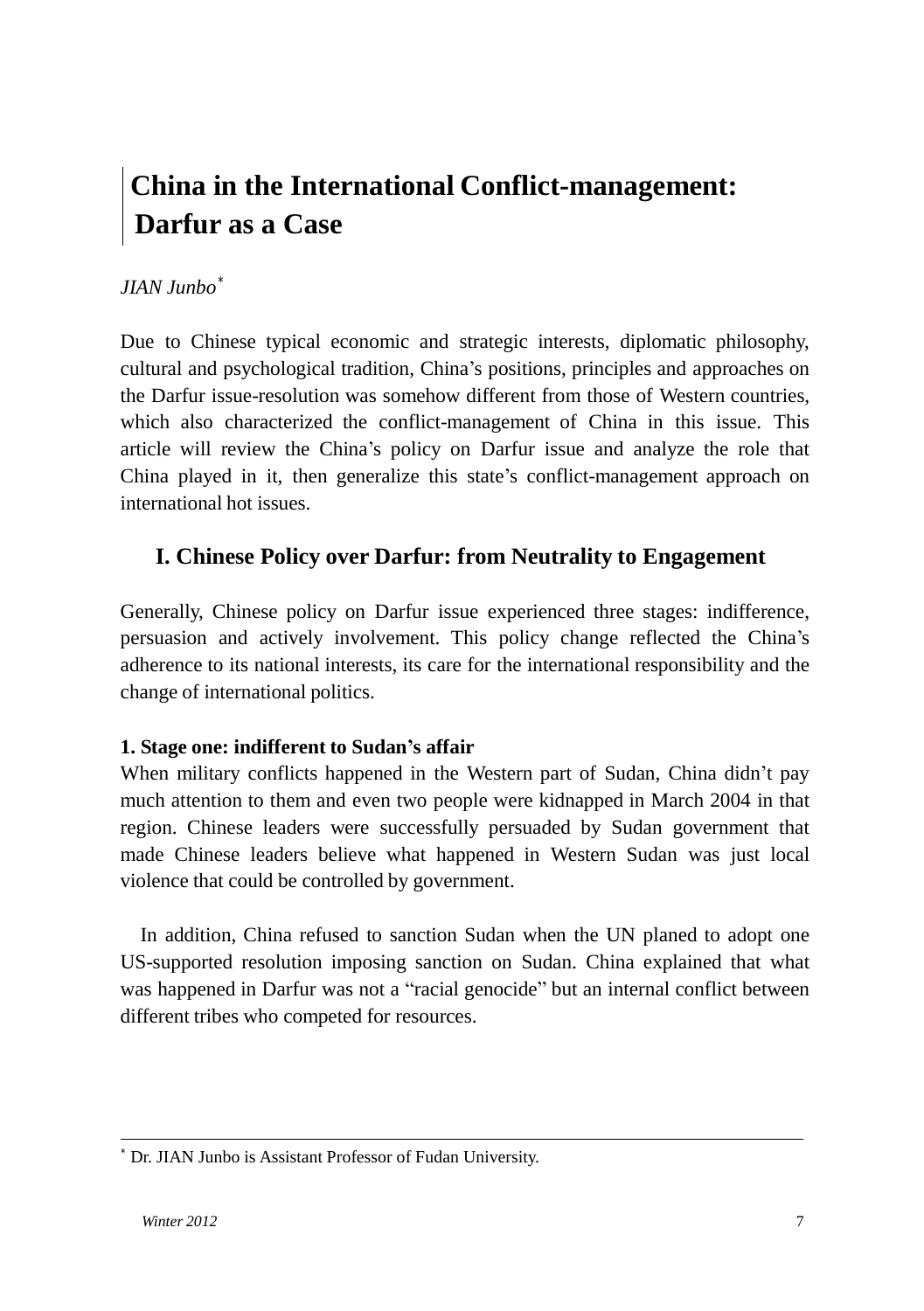### **2. Stage two: persuading Sudanese central government to accept the UN's suggestions**

However, China's policy toward Darfur issue had a subtle change from the indifference or neutrality to actively persuading Omar Hassan al-Bashir authority to accept UN"s resolutions.

In August 2004, Lv Guozeng, the Chinese special representative to Darfur, visited Sudan where he confirmed the roles of AU and the League of Arab States (LAS) in dealing with Darfur crisis, and stated China hoped Khartoum could comply with the UN's resolutions<sup> $\mathbb{O}$ </sup>. He also argued China would provide 5 million Chinese Yuan-valued materials as humanitarian assistance for Darfur crisis.

In November 2006, Chinese Prime Minister Wen Jiabao talk to Bashir in Beijing that China supported the UN"s 1706 resolution, hoped Sudanese government could comprehensively cooperate with international society and implement the UN"s resolution and Darfur Peace Agreement.<sup><sup>2</sup></sup> Chinese President Hun Jintao, also extended the same message to Bashir, and especially hoped Sudanese government could accept the AU-UN joint peacekeeping force.

#### **3. Stage three: cooperation with internationalsociety**

Since 2006, China took more active action to deal with the Darfur issue through three ways- pressing Sudanese government to accept international resolutions; promoting to build a joint peacekeeping troop; and coordinating with related actors in international society.

-- Pressing Sudanese government

In March 2008, Liu Guijin, the Chinese special representative to Darfur, stated that Sudan"s government must do much more, stopping competing for lands with rebel groups. Meanwhile, China didn"t veto the UN"s 1769 resolution which decided to appoint an UN-led peacekeeping troop to Sudan, working with the AU"s army, yet a joint-troop was opposed by Khartoum.

 $\degree$  In this 1556 resolution, the UN asked Sudan's government to relieve weapons of Arabian militias in Darfur.

<sup>②</sup>Wen Jiabao: China-Sudan Relations Are Equal and without any Private Interests, see China"s News website, 3 November 20006, [http://www.sina.com.cn](http://www.sina.com.cn/) [http://news.sina.com.cn/c](http://www.sina.com.cn/) /2006-11-03/202211419625.shtml.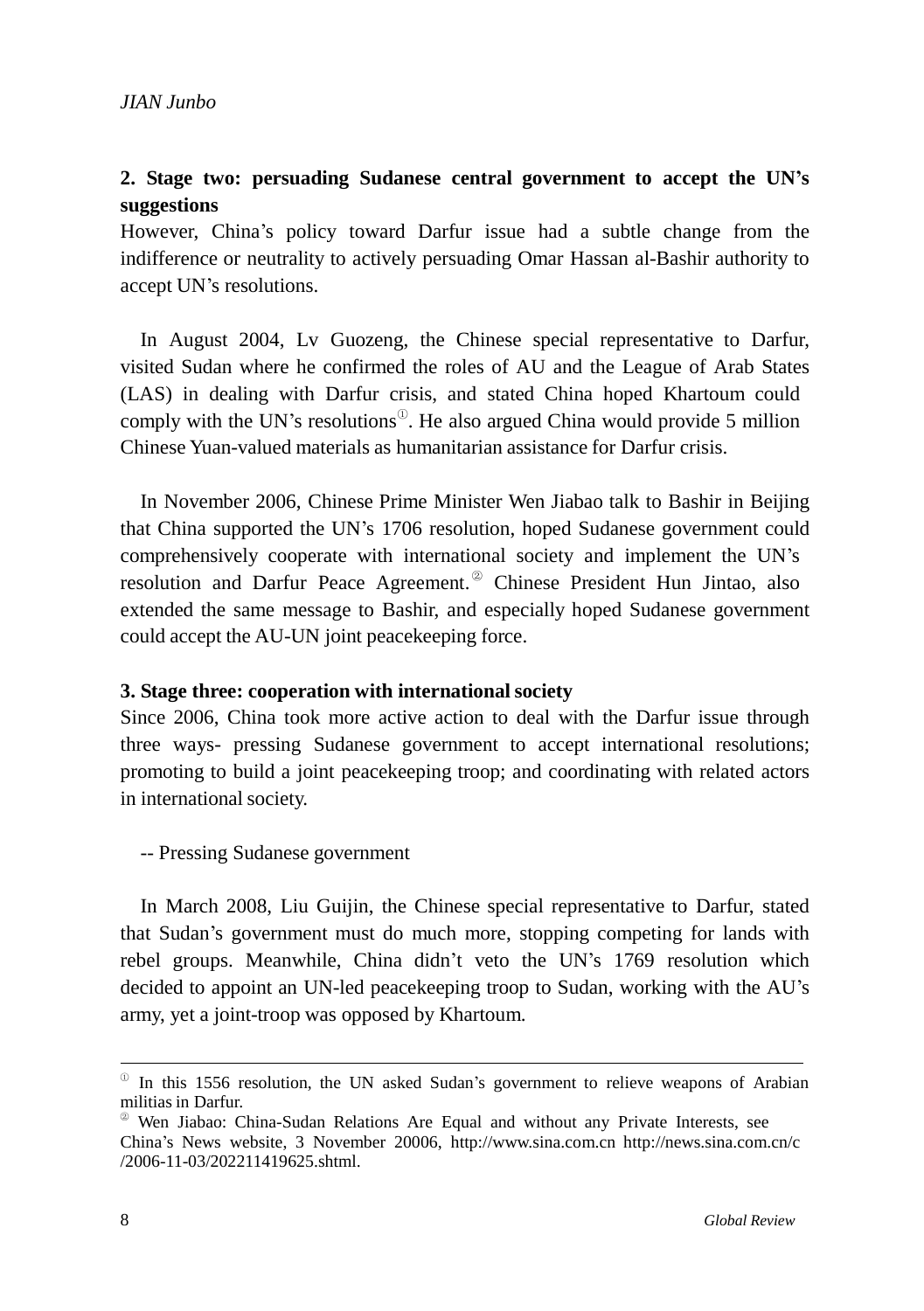The pressure to Khartoum also accompanied with Beijing's balance policy in North Sudan and South Sudan. For instance, it set up a consulate in Juba. Furthermore, China contacted with South Sudan"s leaders of the rebelling groups, e.g., having invited Salva Kiir, the Chairman of Sudan Liberation Movement to visit Beijing two times.

-- Pushing to build joint peacekeeping force in Darfur

In July 2007, Security Council approved the UN"s resolution which decided to send an UN-led peacekeeping troop to Darfur based on "Annan Plan". Although China abstained from the resolution, this made the resolution effective, and then the joint peacekeeping force quickly became possible. Helped by China, Sudan had to agree to allow a joint peacekeeping to enter Darfur.  $^{\mathbb{C}}$ 

-- Coordinating with international actors

In May 2007, the Chinese special representative to Darfur Liu Guijin visited Africa two times after he was appointed less than two months. He talked with Sudan, the AU, the LAS and some Western powers, coordinating with them to reach some shared positions and resolve the Darfur issue with political dialogues. $^{\circ}$ 

In Beijing"s opinion, not only Khartoum but also those rebelling groups should be imposed pressures. Mr. Liu once said China was pressing Sudan to do more to end the violence, but added that rebel groups also shared responsibility.

He also argued that the UN and AU should together handle those technological issues regarding the deploy of peacekeeping troops; all concerned countries in this region should take cooperative action; and the international society, including Security Council members should work together, without sending wrong messages to Sudan and the rebelling groups.<sup>3</sup> He had also complained those rebelling groups were not active to participate in the peace negotiation "is a primary shortage".

<sup>①</sup>Jim Yardley, China Defends Sudan Policy and Criticizes Olympics Tie-In, The New York Times, March 8, 2008.

<sup>&</sup>lt;sup>2</sup> Gu Guoping, Dong Jirong, The Positions and Policies of China and the US on Darfur Issue: Based on Each Official States and Speeches, International Forum, Vol. 1, 2010.

<sup>③</sup>Chinese Special Representative to Darfur Hold a Press Conference, see Chinese Foreign Affairs Ministry website: http: / /www1fmp rc1gov.

④ How Far Is Darfur from the Peace? International Herald, 2 November, 2007.see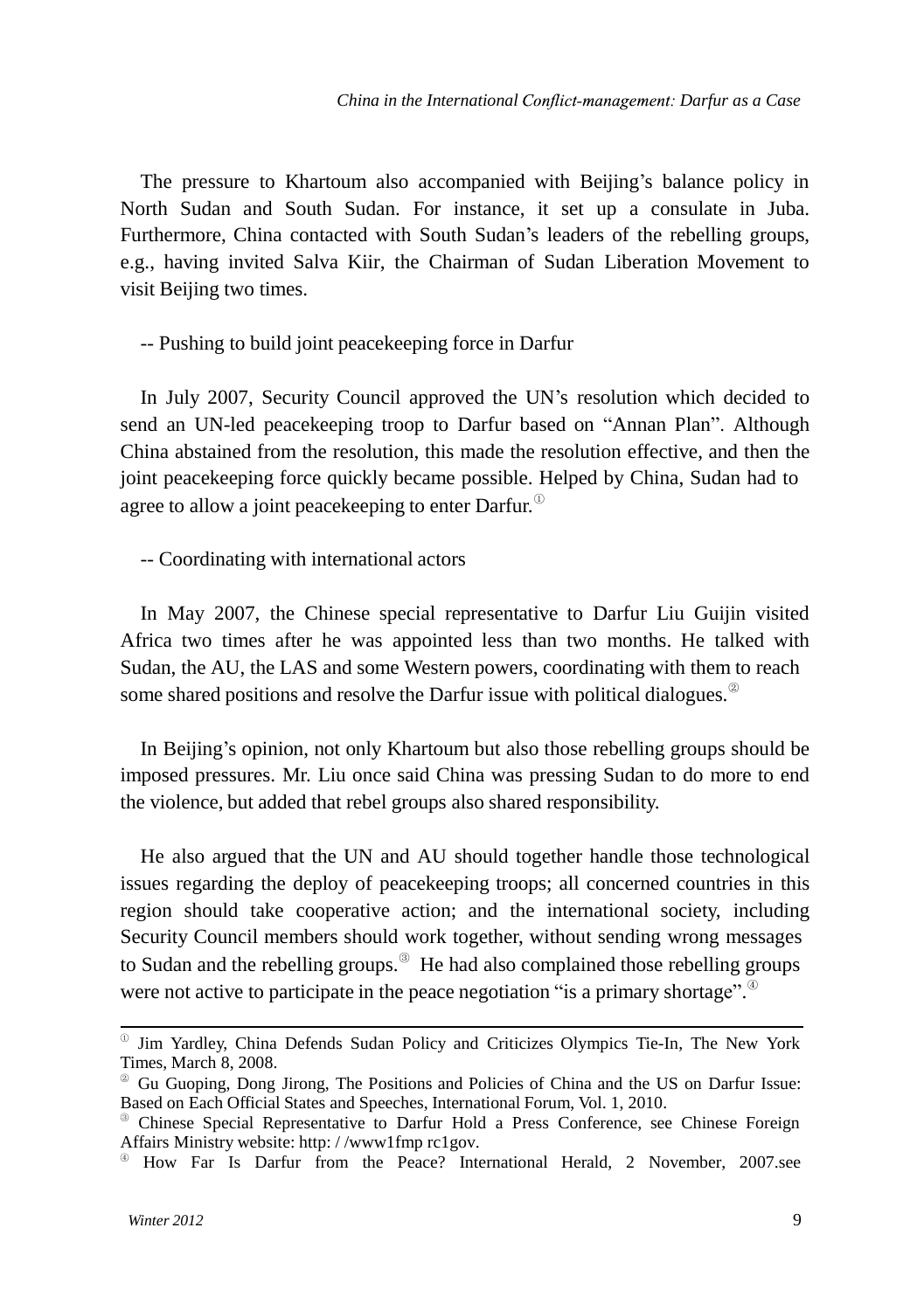For realizing stability and peace, Chinese representative to Darfur had also visited London and Paris, to coordinate with European counterparts. Meanwhile, Chinese representative in the UN also coordinate with other Security Council members in order to put forward a commonly agreed UN resolution.

### **II. China in the Conflict-management on Darfur Issue: Dynamics, Principles and Approaches**

In Darfur issue-resolution process, China played special roles based on special interests and principles through typical approaches as a different player from other powers, especially the US and the European Union (EU).

#### **1. Dynamics: interests and image**

Without question, Beijing's policy toward Darfur and its change is embedded in its typical preference on national interests. Because the deep economic ties with Sudan, China didn"t have the will to destroy the bilateral relationship, joining the international society to against Khartoum when Darfur crisis was happened in the early time.

However, when early crisis swiftly changed into a humanitarian crisis, China was imposed more international pressure and quietly changed its policy. Clearly this change was also resulted from the worry about the lasting violence in Darfur which would harm Chinese enterprises' interests.

On the other hand, Beijing"s policy alteration is also due to one considerationimage, although this can also considered as a quite typical interests. As a rising power, one of China"s ambitions is to be accepted as one responsible actor in international society. When Darfur crisis escalated, China was challenged by more international criticism, and then had to care about its international image. According to this, China began to cooperate with international society. $^{\mathbb{C}}$ 

#### **2. Principles: sovereign independence, multilateralism, and development**

Generally speaking, the principles China used in Darfur issue can classified into three dimensions: sovereign independence, multilateralism and aiming to

[http://news.sohu.com/20071102/n253021675.shtml.](http://news.sohu.com/20071102/n253021675.shtml)

 $\degree$  Josh Kurlantzick, China, Myanmar and Sudan: Perusable Idea, New Republic, 4 September, 2010.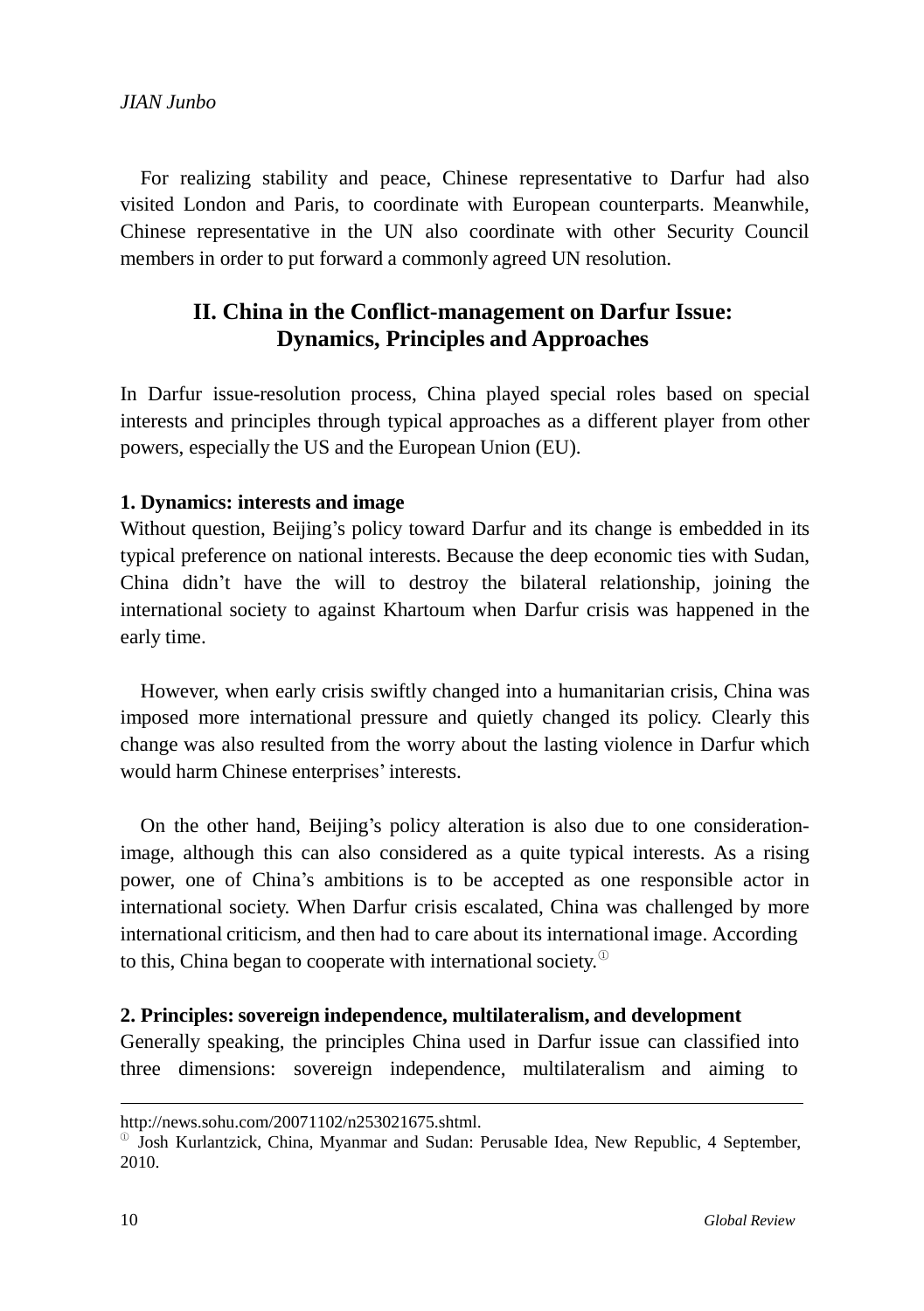#### development.

The Chinese special representative Liu Guijin had argued that China didn"t agree to deal with regional conflict by force and coerce; and the principle Chinese government adhered was respecting Sudan"s sovereignty and territorial integrity. After China decided to join in the international action for resolving Darfur issue, it adhered to the multilateralism as an important principle. It strengthened all actions aiming at Darfur issue-resolution should be under the UN"s leadership and through multilateral negotiations, dialogues and cooperation, not only among international actors like China, the US, the AU and so on, but also among different political groups in Sudan. ①

At the same time, Chinese considered that promoting Sudan"s development was the fundamental and essential principle to reduce the conflict in Darfur, since the poverty and backwardness was the root of the conflict. Zhai Jun, one Chinese special representative to Darfur claimed the essential road to resolution of Darfur issue was to realize the region"s economic reconstruction and development.

#### **3. Approaches: persuasion, cooperation, coordination and political dialogue**

The approaches that China used in the Darfur issue-resolution are political dialogues or diplomatic means. Liu Guijin had said "there is only one way to solve the problem in Darfur only through dialogue and consultation." <sup>②</sup> According to this, sanction was not preferred by China, diplomatic approach- persuasion, cooperation, coordination, negotiation and so like these, rather than sanction and unilateral action was the unique way that China choose to use in Darfur issue. Liu Guijin had concluded one of the principles used in Darfur issue was adherence to political approach. ③

<sup>&</sup>lt;sup>10</sup> Chinese Representative Explained Chinese Government's Position over Darfur, see China website, 22 February 2008: [www.china.com.cn.](http://www.china.com.cn/)

<sup>②</sup>Gwen Thompkins, Chinese Influence In Sudan Is Subtle, NPR, July 29, 2008: [http://www.npr.org/templates/story/story.php?storyId=92282540.](http://www.npr.org/templates/story/story.php?storyId=92282540)

<sup>③</sup>Wang Yaping, China and Darfur Issue, cited from Carnegie"s Perspective on China, 8 September 2007.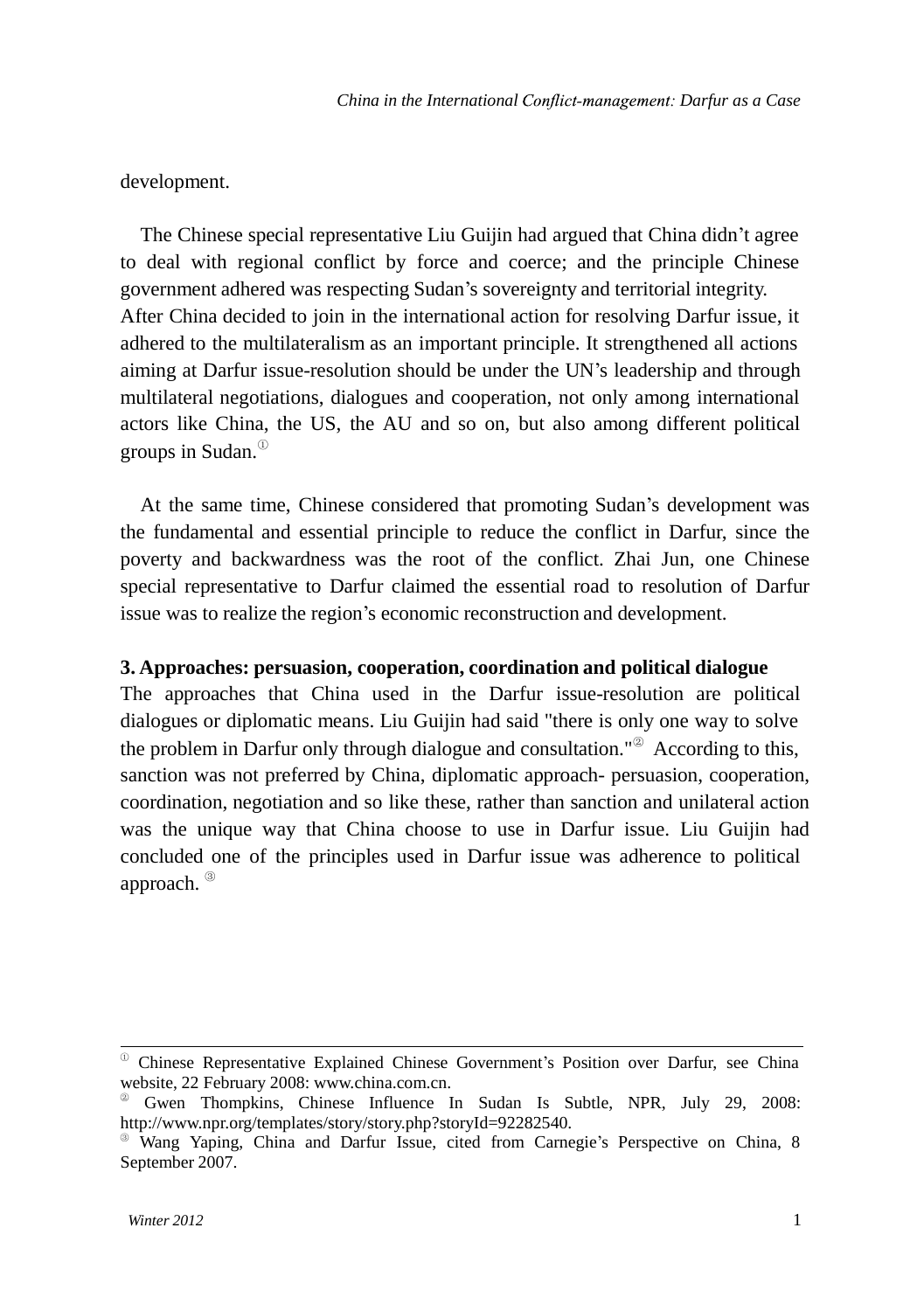# **China's Role in Sudan and South Sudan Peacekeeping Operations**

*XUE Lei* ∗

## **I. Overview of the Peace Operations and China's Contribution**

Currently, there are three ongoing UN-sponsored peacekeeping operations in the two Sudans. The first is the AU/UN Hybrid Operation in Darfur (UNAMID) established under UN Security Council Resolution 1769 as of 2007, which provided the mandate for a combination of previous African Union Mission in the Sudan (AMIS) and UN support. The second is the United Nations Interim Security Force for Abyei (UNISFA) established under UNSC Resolution 1990 as of 27 June 2011. Its aim is to monitor and verify the redeployment of Sudan governmental armed forces and Sudan People"s Liberation Army (SPLA) from the Abyei Area. The third one is the United Nations Mission in the Republic of South Sudan (UNMISS) established under UNSC Resolution 1996. These three missions manifest different features of UN peace operations. The UNISFA carries on with it the traditional simplistic characteristics of peacekeeping operations, i.e. monitoring relevant parties" compliance with and implementation of ceasefire agreement. The UNAMID include the hybrid operation of AU and UN to address conflict prevention and peace maintenance work in the Darfur region of Sudan. And the UNMISS is actually a comprehensive peacebuilding and nation-building mission after the independence of South Sudan, which covers a wide range of issues and activities such as security sector reform (SSR), disarmament, demilitarization, and reintegration (DDR), as well as economic development and social reconstruction. The co-existence of three types of peacekeeping operations has again demonstrated the complicatedness of the challenges faced by both Sudan and South Sudan.

As a responsible major power and a country with friendly relations with both of the two countries, China actively participated in the peacekeeping operations in this region. Generally speaking, China"s contribution to peacekeeping operations is manifested in three aspects. First, on the conceptual level, China always sticks to the development-oriented or "development first" policy, which means that the

<sup>∗</sup> Xue Lei is research fellow at Shanghai Institutes for International Studies (SIIS).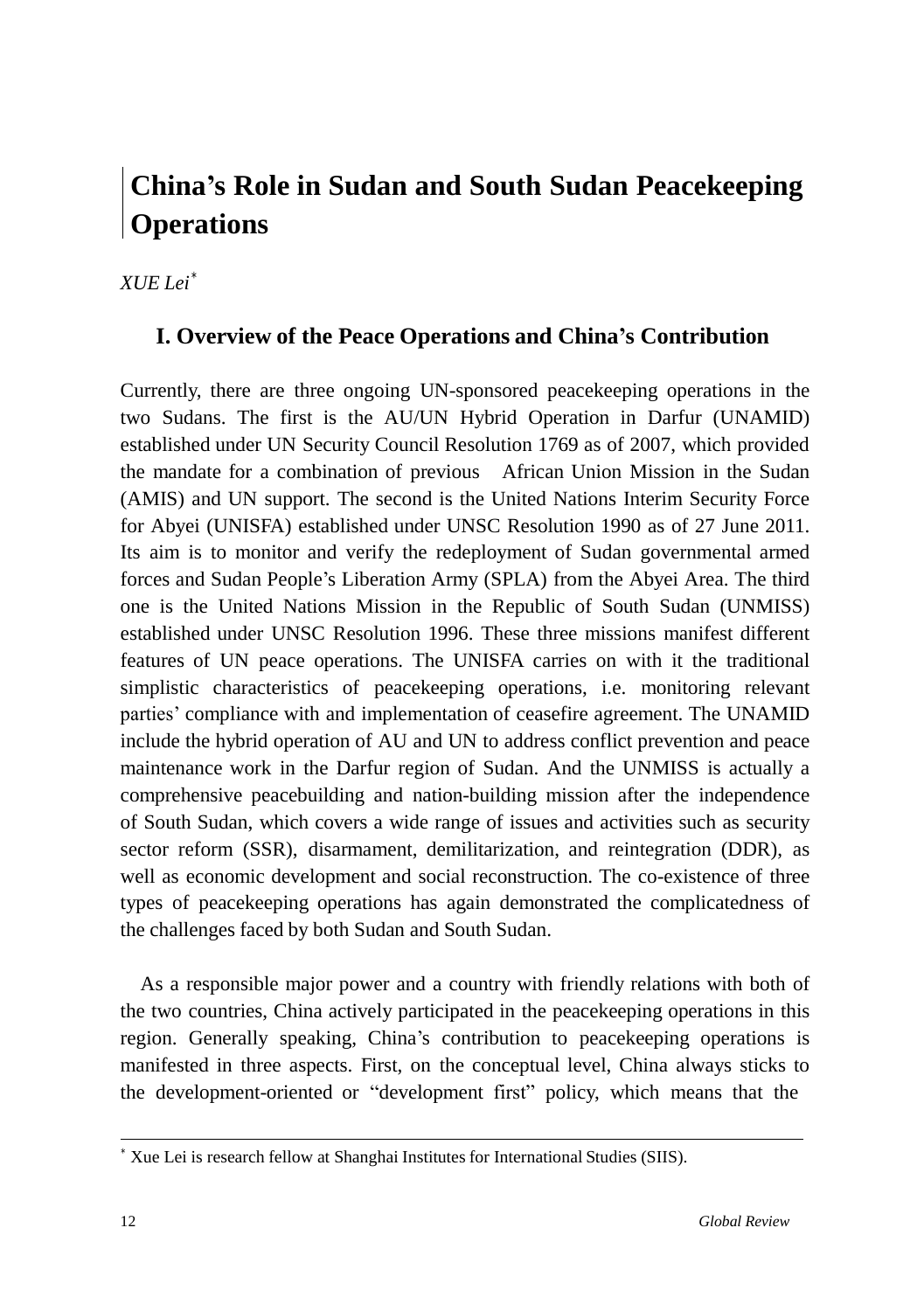peacekeeping operations should be conducted in the way conducive to dealing with the root causes of conflicts and forging solid base for subsequent large-scale rebuilding work. Second, up to now China has only dispatched non-combatant troops to join peacekeeping forces, with engineering corps and medical teams constituting the major components of Chinese peacekeepers. This reflects to some extent China"s worry about the situation of peacekeeping troops being endowed with too much power of using force. Yet in practice the non-combatant feature of Chinese peacekeepers has become a unique advantage and contribution to peacekeeping operations. Chinese peacekeepers have completed large-scale economic and social reconstruction work for the local community, including the building of basic infrastructure such as roads, bridges, water supply facilities, etc.. The hospital established by Chinese medical team also contributed a lot to the health of local people. Such work has actually made a great contribution to the early recovery of conflict-affected local community and laid a solid foundation for the subsequent comprehensive rebuilding process. Third, aside from its role of a troop contributing country (TCC), China also works as a police contributing country (PCC) in this region. The riot police or civilian police dispatched constitutes an indispensable part of the process of restoration of justice and order in the local community. The engagement of Chinese police staff with local police staff is also much helpful to capacity building in local police institution and personnel. In a word, China is fulfilling its promise of being a genuine and responsible partner of the two countries through its active role in the relevant peacekeeping operations.

## **II. China's Policy Considerations in Participating in Peace Operations**

China"s deeper involvement into UN peacekeeping operations will inevitably lead to a comprehensive change in the UN conflict management system. First, the power configuration in the decision-making and implementation process of UN peacekeeping operations may experience great transformation. With the western security apparatus dominated by the US tilting more towards the war on terror and the subsequent campaigns to suppressing the insurgents in Iraq and Afghanistan since the 9/11 terrorist attack, the involvement of western countries in UN-led peacekeeping operations has been sharply weakened, especially in the African continent which has long been one of the focal areas of UN peacekeeping operations. The immediate consequence of this strategic shift of western countries" policies is the aggravated problems of shortage of military personnel, resources, and equipments, in particular the shortage of some critical equipments such as the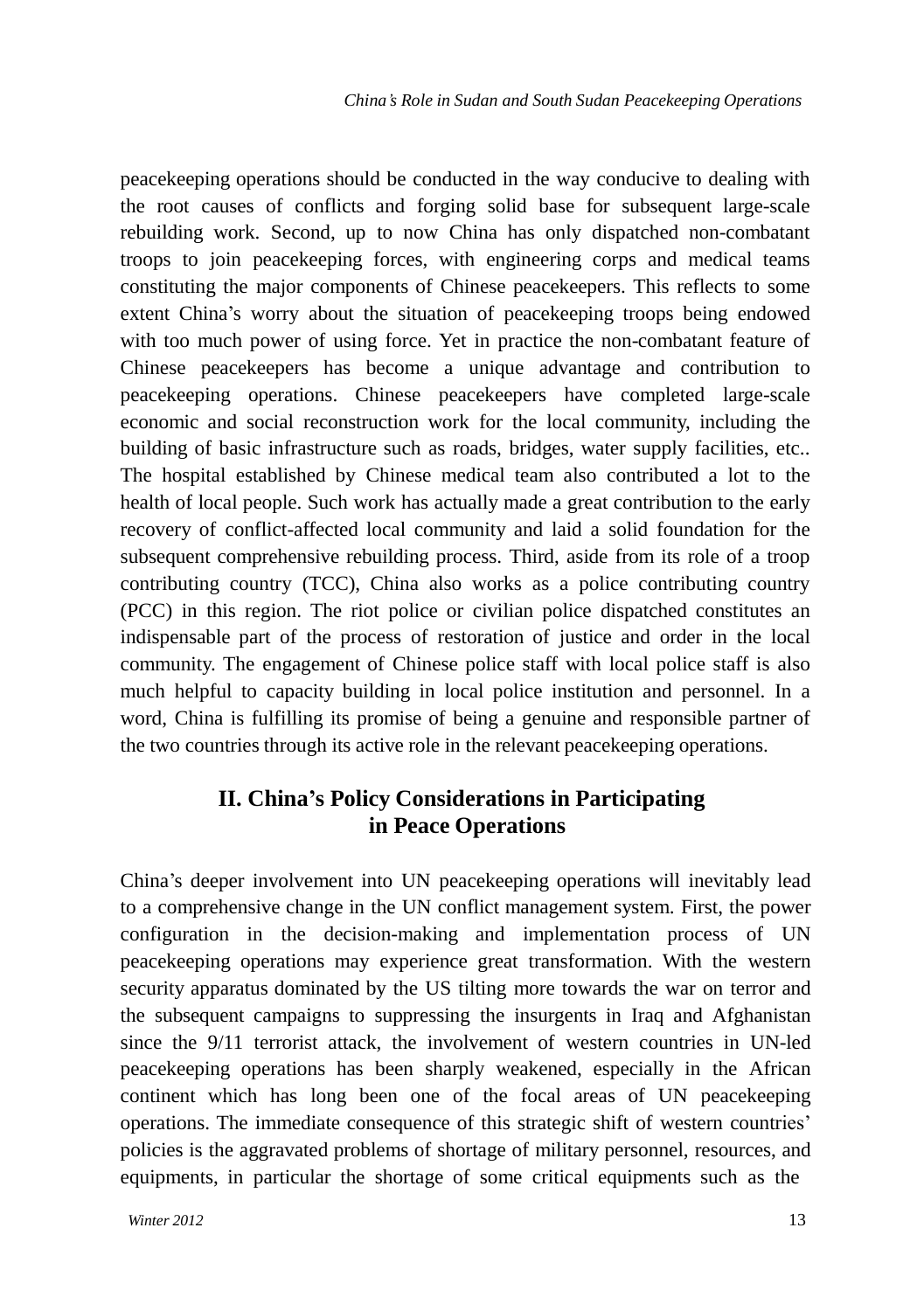#### *XUE Lei*

transport helicopters, which has become a significant bottleneck constraining the implementation of peacekeeping operations. Against this backdrop, the growing involvement of emerging countries including China, Brazil, South Africa, Nigeria, Ethiopia, etc. will be conducive to the mitigation of constraints the UN now faces. And such a kind of gradually growing contribution to UN peacekeeping operations by emerging countries will definitely be followed with the change of power configuration in international conflict management system. Second, with the rising complexity of both the international and domestic environment for peacekeeping operations, the differences surrounding the guiding peacekeeping principles also loom large. The so-called PKO Three Principles include the following points: (1) impartiality (neutrality); (2) consent of relevant governments or parties; and (3) use of force limited to circumstances of self-defense. These principles have been the guiding principles and remain the cornerstone of UN PKOs. However, the western countries have endeavored to expand the scope of conflict situations applicable to peacekeeping operations, with the intention of including confrontational conflict situation into the scope of peacekeeping operations so as to expand the power of peacekeeping forces in terms of using force. And the emerging powers insist that peacekeeping operations should remain in the field of neutral stance to prevent escalation of inter-state or intra-state conflicts. The peacekeeping forces should not have too large scope of power in terms of using force and interfering into internal affairs of host states. With the growing influence of China and other emerging powers on coordinative work and decision-making process of peacekeeping operations, it"s hoped that the confused or even inappropriate situation in relation to norms and principles of peacekeeping may be clarified or corrected. Third, the UN-sponsored peacekeeping operations also provided China with the means and channels to exert influence. As an emerging power in current times, the path for China"s rise is definitely completely different from the rising paths of the old powers. In terms of management and resolution of international conflicts, China"s role is manifested more in the use of UN-led multilateral platforms, the focus on political and diplomatic measures, and the stress on involvement and consent of all relevant parties. The UN-sponsored peacekeeping and peacebuilding processes are the most appropriate for the above-mentioned China"s policy considerations. Therefore, in the future we may see more of this mutually-enhancing relation from the interaction between China and UN peace operations.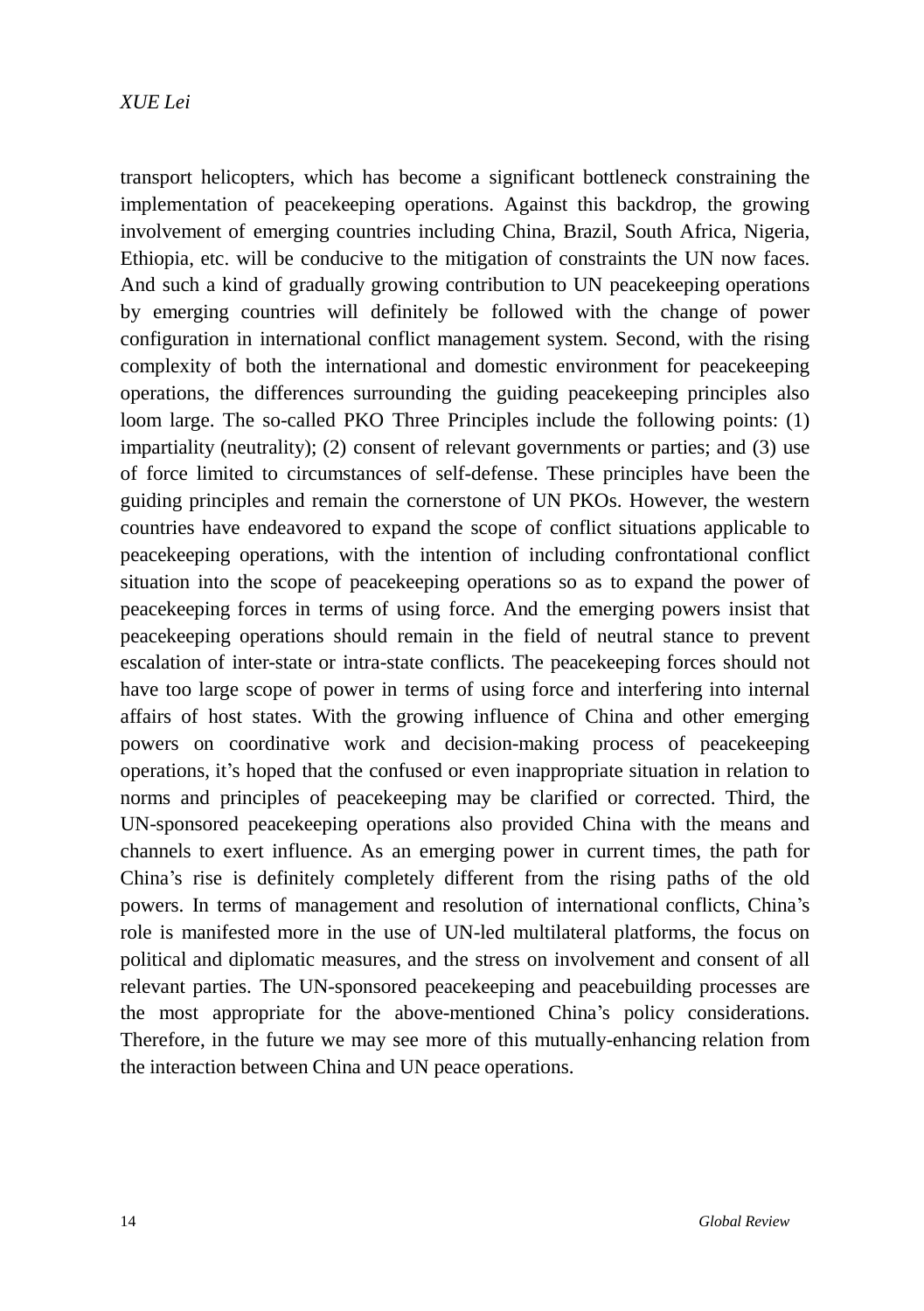# **The EU and the Sudans**

#### *Dame Rosalind Marsden* ∗

As EU Special Representative, I have a wide ranging mandate from EU Foreign Ministers covering all aspects of EU policy towards Sudan and South Sudan. At the core of this mandate is the promotion of peace and stability in Sudan and South Sudan. This is one of the European Union's top priorities in Africa.

Both Sudan and South Sudan face considerable challenges. These continue to cause human suffering as well as instability and insecurity in the wider region. The conflict in Darfur continues, with 1.7 million Darfuris still living in IDP camps and 300,000 in refugee camps in Chad. The fighting that erupted in Southern Kordofan and Blue Nile states in 2011 has caused large-scale civilian casualties, displacement and an exodus of over 240,000 refugees into South Sudan and Ethiopia. More than 100,000 people have been displaced from Abyei. Inter-communal clashes in South Sudan, particularly in Jonglei state, have also resulted in displacement and loss of civilian life.

In order to address these challenges, EU Foreign Ministers decided last year to pursue a Comprehensive Approach to Sudan and South Sudan. This is designed to promote the emergence of two viable, stable and prosperous states. The EU is using a wide range of instruments - political, diplomatic, development assistance, security and stabilisation, and human rights, as well as humanitarian assistance - in a more coherent and joined-up fashion.

A cornerstone of the Comprehensive Approach has been to support the African Union's mediation efforts between Sudan and South Sudan. The EU has lent political, financial and technical support to the AU High-Level Implementation Panel (AUHIP), led by former President Thabo Mbeki. The EU also welcomed the clear leadership demonstrated by the AU Peace and Security Council, in particular when it adopted the AU Roadmap on 24 April, subsequently endorsed by the UN Security Council in Resolution 2046. My team and I have been present in Addis Ababa during the negotiations between Sudan and South Sudan in order to support the AUHIP.

<sup>∗</sup> H.E. Dame Rosalind Marsden is EU Special Representative for Sudan and South Sudan.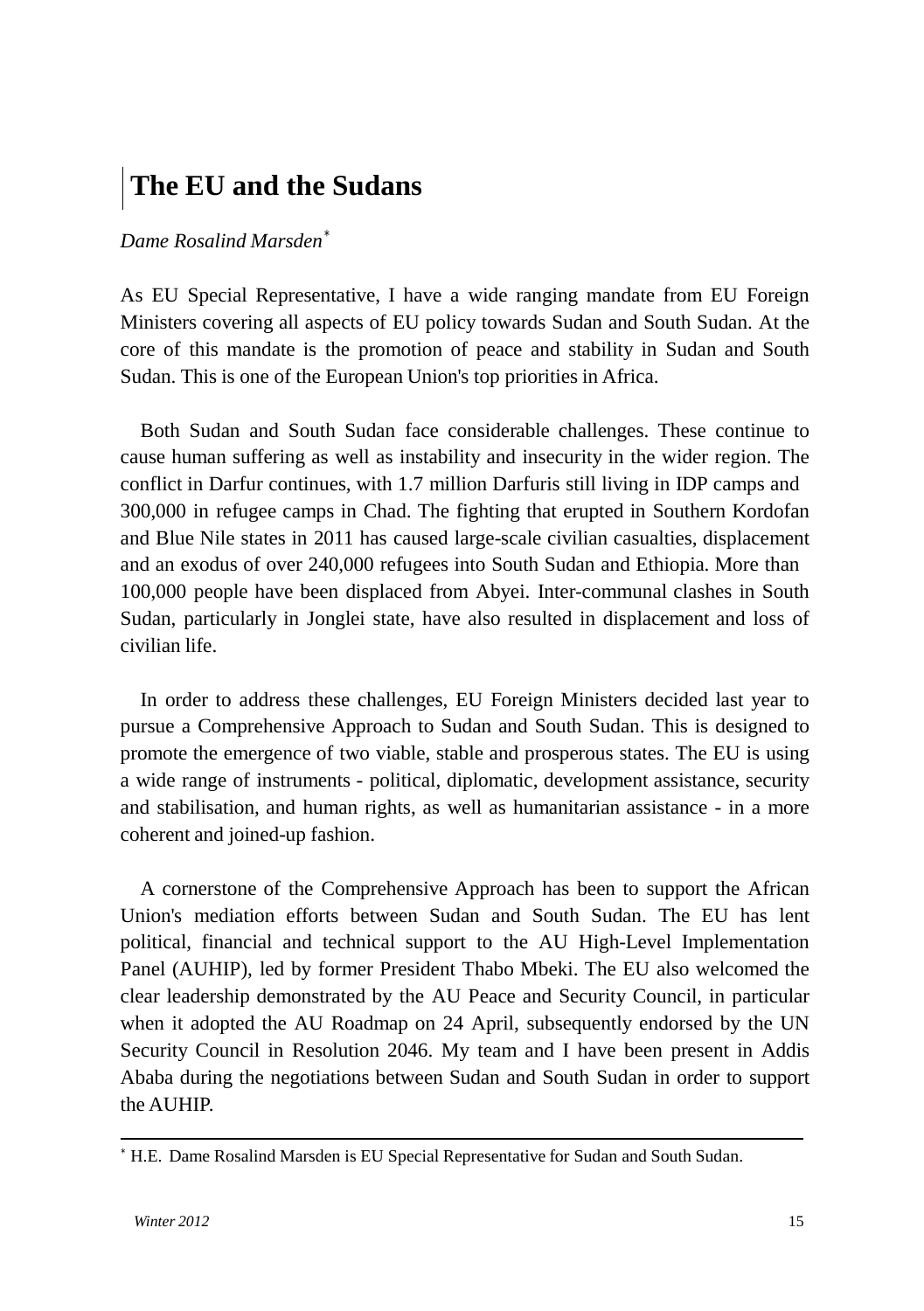I also coordinate closely with key regional players and Special Envoys from the UN, US, and Norway, and, of course, my Chinese counterpart. This coordination, together with the strong lead given by the AU, has ensured an unprecedented degree of international consensus that has been indispensable to making progress in resolving the outstanding issues.

The Addis talks culminated in the signing of nine agreements by Sudan and South in Addis Ababa on 27 September. These agreements represent a major step towards normalising relations between the two countries. The implementation of the agreements will benefit the people of both countries. The EU stands ready to support the implementation process.

While the agreements are a great achievement, the critical issues of the final status of Abyei, the disputed and claimed border areas and the conflict in Southern Kordofan and Blue Nile states remain unresolved. Resolving these issues is essential for full normalisation of relations between Sudan and South Sudan and for full implementation of the AU Roadmap and UN Security Council Resolution 2046. The EU supports the clear lead given by the African Union.

The EU remains gravely concerned about the fighting in Southern Kordofan and Blue Nile states and the serious humanitarian situation this has caused. The EU has repeatedly insisted on immediate access for international humanitarian agencies to all civilians affected by the conflict. It is also imperative that the Government of Sudan and SPLM/North engage immediately in direct talks in order to reach a cessation of hostilities and a political settlement on the basis of the 28 June 2011 Framework Agreement and with a view to an inclusive national dialogue that meets the needs and aspirations of all Sudanese citizens within an open and democratic framework. There can be no military solution to this conflict.

Darfur is also an issue of major concern for the EU. The security situation in Darfur is serious with an increased threat of physical violence to civilians from armed groups, inter-communal tensions, aerial bombing and fighting between forces of the Government and the armed movements, particularly in North Darfur. The EU is concerned about continuing restrictions on humanitarian access in some parts of Darfur, including the eastern Jebel Marra, and on UNAMID's freedom of movement, particularly to areas of recent conflict. Forty seven UNAMID peacekeepers have been killed in Darfur but none of the perpetrators has yet been brought to justice.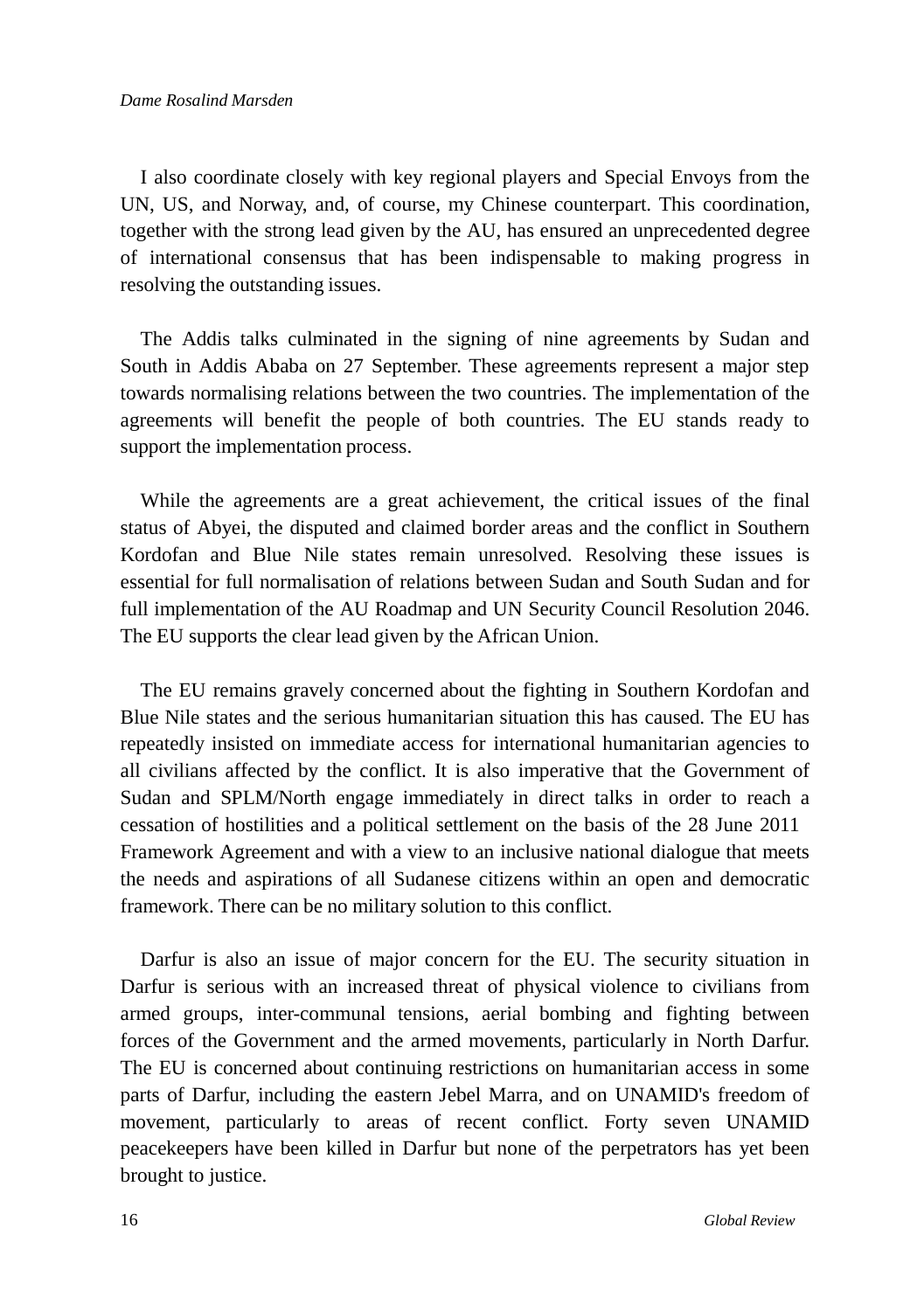Also in the case of Darfur, dialogue and negotiations are necessary to resolve the conflict. That is why the EU welcomed the Doha Document for Peace in Darfur (DDPD) signed in May 2011 as the basis for reaching a comprehensive and inclusive peace. The EU has urged the signatory Parties to redouble their efforts to achieve rapid and tangible progress in implementing the DDPD.

The EU remains strongly committed to helping the people of Darfur. We will continue to demonstrate that commitment through our support for the peace process; and political and financial support for UNAMID to fulfil its protection of civilians mandate (EU Member States fund 45% of UNAMID's budget through their assessed contributions to the UN). The EU is also funding a large humanitarian assistance programme, including support for some early recovery activities. The EU would like to do more to help but our ability to do so depends on progress in three areas: access for international humanitarian and development workers, security and implementation of the DDPD.

The EU is committed to promoting democratisation, good governance and human rights. The EU supports the promotion by the African Union of a holistic approach to the quest for peace, justice and reconciliation and the need to prioritise democratisation in both Sudan and South Sudan as a sine qua non for stability and equitable governance. Local civil society groups in both Sudan and South Sudan have an essential role to play in this endeavour. The EU is a strong supporter of civil society organisations in both countries.

Besides our political engagement, humanitarian and development assistance is a core part of our engagement in both Sudans. Since 2005, the EU has committed development assistance of over 650 million euros to South Sudan. Since 2010, the EU has committed 285 million euros to developing the following sectors: education, health, agriculture, food security and democratic governance. The EU has also deployed a Common Security and Defence Policy mission in order to strengthen security at Juba Airport.

Development assistance to Sudan is more limited given the Government of Sudan's decision not to ratify the revised Cotonou Agreement. Even so, in 2011 the EU provided around 47 million euros to vulnerable populations in conflict-affected areas in the agriculture, health, and education sectors. In 2012, the EU provided 10 million euros for agriculture and basic services in North and South Darfur.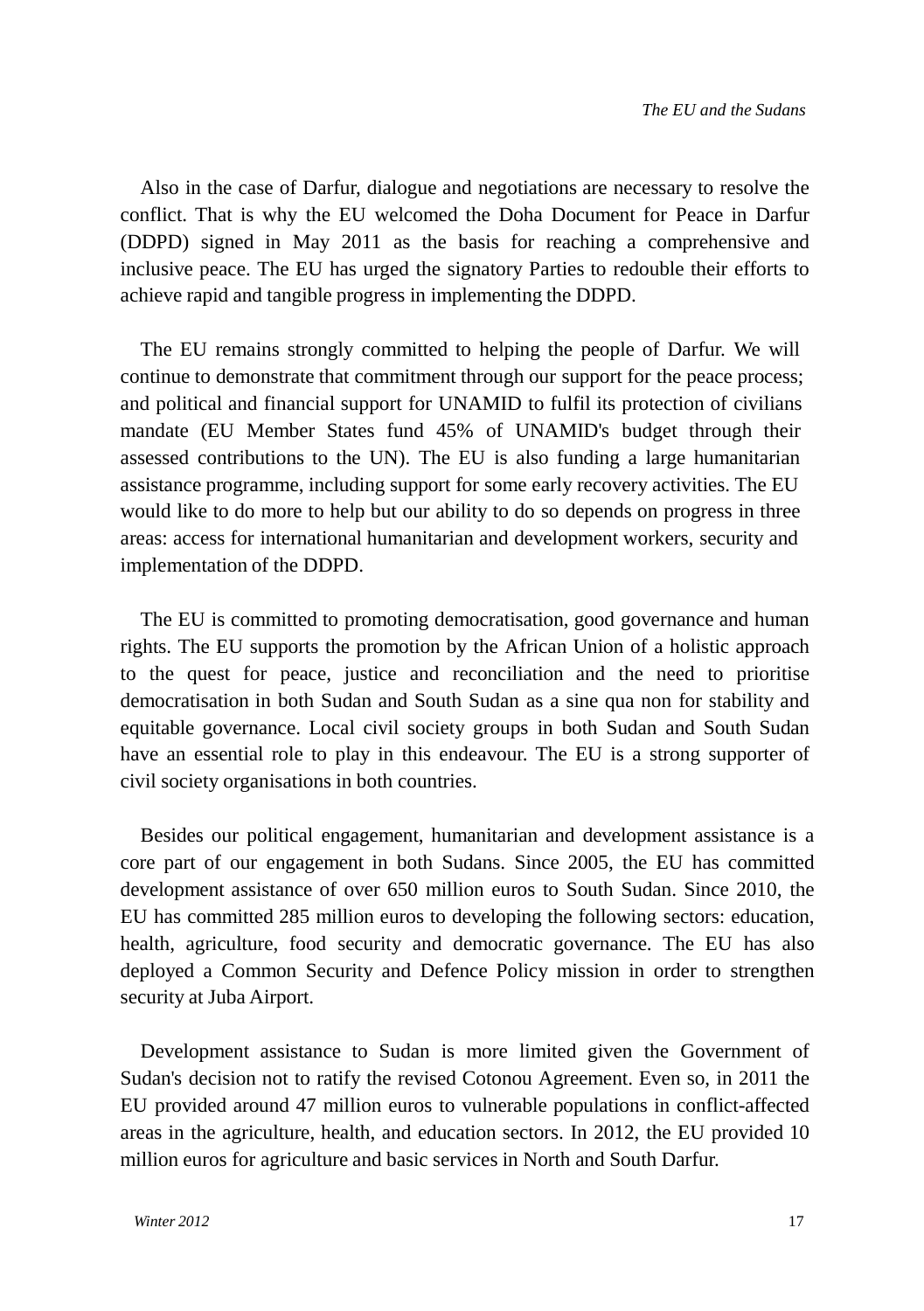#### *Dame Rosalind Marsden*

Humanitarian assistance continues to be another core strand of the EU's policy towards Sudan and South Sudan. There are still considerable humanitarian needs in both countries. The EU's humanitarian programme for the two Sudans is one of the largest EU humanitarian programmes in the world. The European Commission's budget for Sudan and South Sudan towards the end of 2012 was 127 million euros.

The EU will remain closely engaged in Sudan and South Sudan and will continue to work with our international partners to promote two stable, democratic and prosperous states.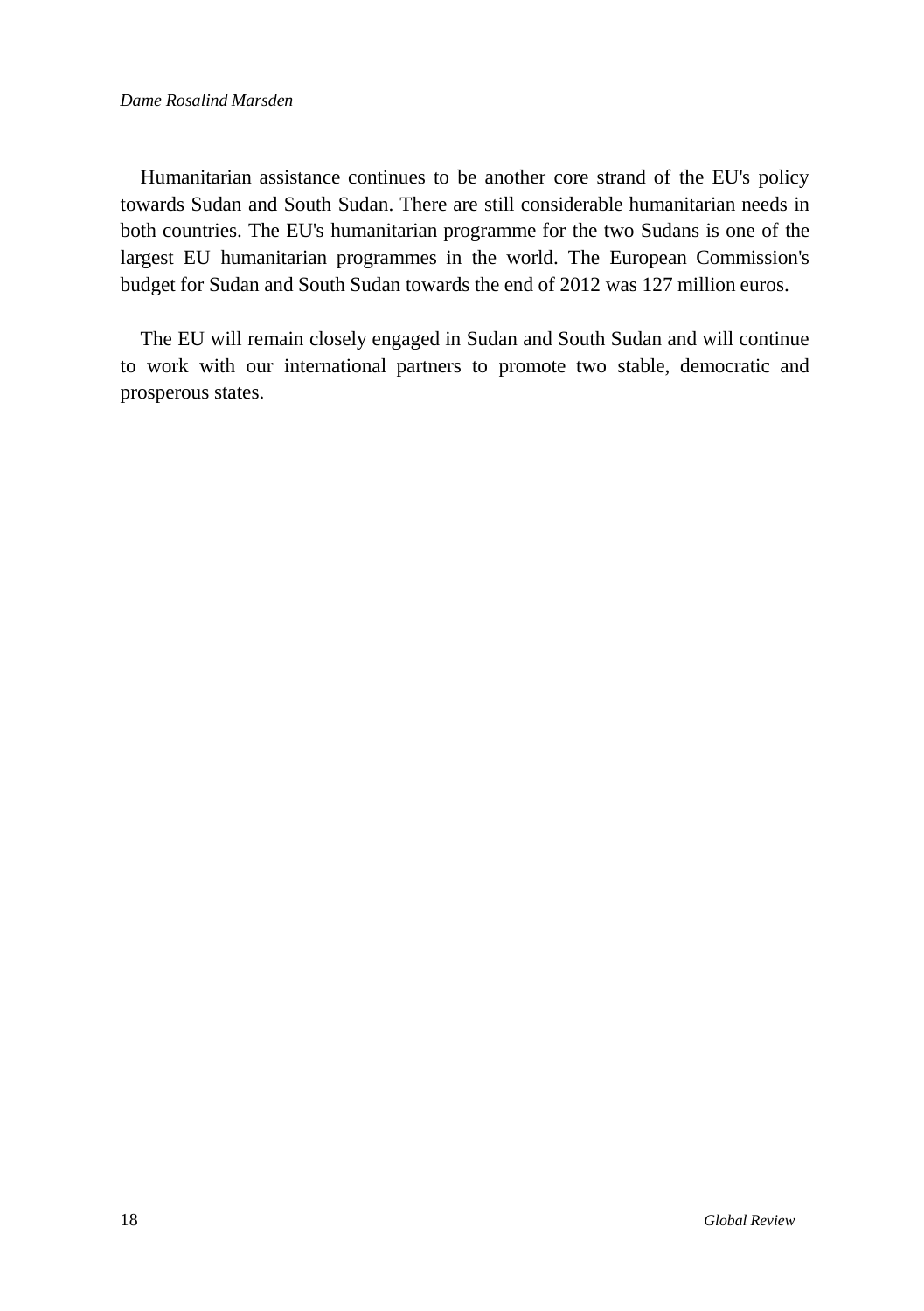# **Development through Peace: Could China's Economic Cooperation with South Sudan be More Conflict-sensitive?**

#### *Thomas Wheeler* ∗

While China has already provided some development aid, it is likely that in the future it will be a source of considerably more financial assistance to the Government of South Sudan (GoSS), especially for the construction of infrastructure. ① This holds substantial promise for post-conflict reconstruction and economic development in the world"s newest nation. However, on-going insecurity remains a significant obstacle. For many of South Sudan"s people, the absence of a peace dividend is perhaps one of the biggest post-independence disappointments. Alongside the continued tensions with its northern neighbour, inter-community conflicts have escalated to alarming levels, taking lives, displacing families and wreaking humanitarian havoc. This insecurity prevents the delivery of important development projects and deters commercial investment. It is widely accepted that development cannot occur in conditions of heightened conflict and insecurity. The World Bank notes that no low-income fragile or conflict-affected country has yet to achieve a single Millennium Development Goal. $^{\circ}$ 

While insecurity might restrict economic growth, the reverse is also true: economic engagement, no matter how well-intentioned, can inadvertently fuel conflict. Explaining China"s economic co-operation with a pre-secession Sudan that was "mired with conflict", some Chinese officials espoused the theory of "peace through development". However, as is acknowledged in China, the reality of economic co-operation presents a far more complex picture.<sup>3</sup> For example, while Sudan saw GDP growth figures above 10 percent in 2006 and 2007, the country was far from peaceful in that period.

Thomas Wheeler is Project Coordinator, Saferworld.

<sup>①</sup>Saferworld *China and South Sudan* Saferworld Briefing (2012). Also see International Crisis Group *China's New Courtship in South Sudan* Africa Report 186 (2012).

<sup>②</sup>World Bank, *World Bank Development Report 2011*.

<sup>③</sup>Saferworld *China and Conflict-affected States* (2012) and Large, D *Between the CPA and Southern Independence: China's Post-Conflict Engagement in Sudan* (2012) SAIIA, Occasional Paper No.115.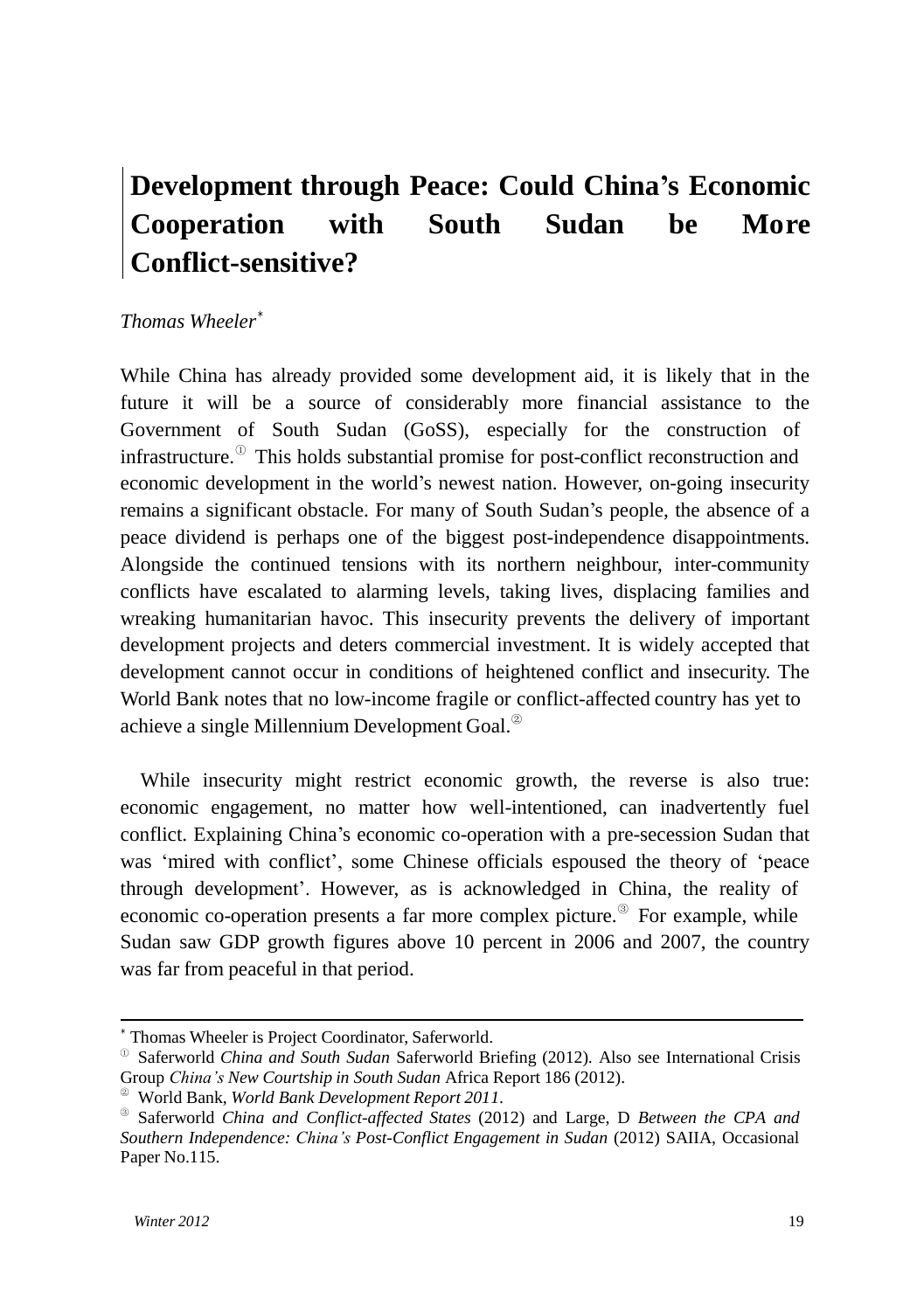Chinese state banks, and Chinese companies, have long been big players in Sudanese infrastructure development, funding and building railway tracks, water pipelines, electricity grids, ports and bridges. As the largest consumer of Sudanese oil, and the biggest shareholder in its oil blocks, China National Petroleum Corporation (CNPC) made significant investments in the infrastructure required to extract it. Much of this economic co-operation between China and pre-secession Sudan likely brought real and tangible benefits for development and, ultimately, some people's wellbeing.

Nonetheless, it could never be totally isolated from a context of conflict which was (and remains) so common to Sudan. In some cases, China's economic role may have inadvertently exacerbated the pre-existing factors that drive conflict. For example, Chinese dam construction projects were reportedly associated with displacement and violent protest in regions where political relations were already tense.<sup>1</sup> The creation of Sudan's oil infrastructure, including roads, was associated with extremely high levels of violence between the Sudanese security services, armed groups and civilians in oil-rich areas. As argued by one South Sudanese politician, this history remains a major hurdle in China-South Sudan relations.<sup>2</sup>

Large scale development assistance to South Sudan may come to address one major criticism that is common among officials and civil society in the country,which is that, before independence, the benefits of economic co-operation with China – including infrastructure development and jobs – overwhelmingly favoured the North. "They say they have built things – hospitals and schools –but this is in the North, not in the South," summarises one South Sudanese observer. Feelings of marginalisation from economic development underpinned armed rebellion down the path of succession for many Southerners. A substantial boost in Chinese economic engagement in South Sudan may go some way to redressing these feelings. In this way, as Chinese officials and academics have long argued, economic engagement can positively address root causes of conflict. But another fact also becomes evident: perceptions of where, and to whom, the benefits of

① For example see: Bosshard P, "New Chinese Dam Project to Fuel Ethnic Conflict in Sudan,"*Huffington Post*, 26 January 2011, and "UN Expert Urges Sudan to Respect Human Rights of Communities Affected Byhydro-electric Dam Projects," *Sudan Tribune*, 28 August2007.

<sup>②</sup>Deng L, "South Sudan: China – a Strategic Partner of the New Nation," *Sudan Tribune*, 16 April 2012.

Saferworld interview, Unity State, South Sudan, August 2011.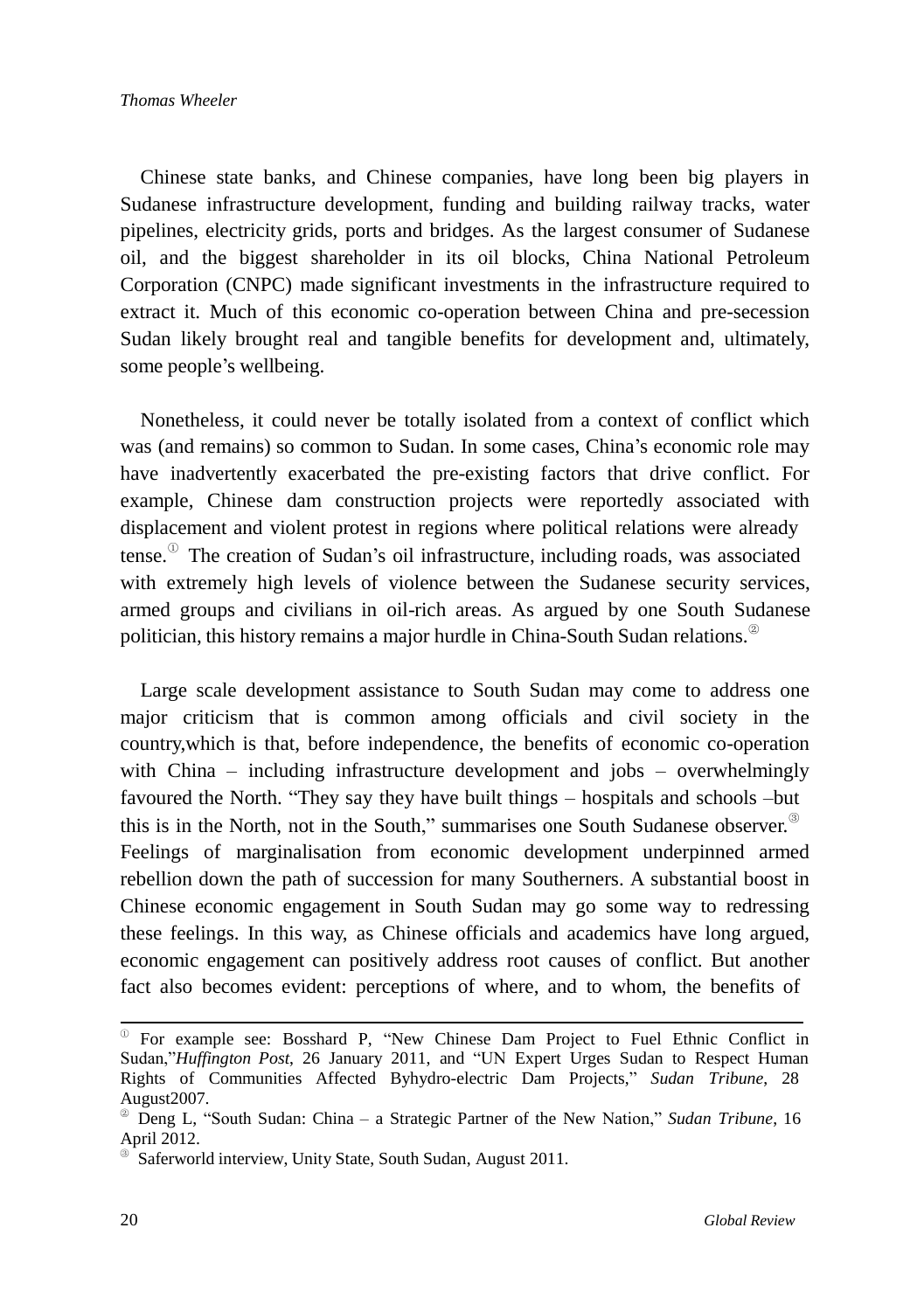economic co-operation are distributed matters more for stability than whether it is delivered at all.

These are obviously extremely complex issues raising difficult questions about responsibility: was it Chinese companies, or warring parties that turned oil fields into battlefields? Is it Chinese state banks who should decide whether, where and how an infrastructure project is implemented, or the national government in whose country it is being built? If people are displaced, who should ensure that they have new homes to go to? And who is it that should decide where the fruits of economic development go?

Clearly, there are no straight forward answers. Of course the GoSS holds primary responsibility in ensuring that assistance from China is shared equally between the country"s people, that development is catalysed and that conflict is not exacerbated. But in order for Chinese officials and companies to support such efforts, they must acknowledge that economic co-operation will potentially have an impact on the high levels of violent conflict in South Sudan and – at the very least – take concrete measures to ensure that no harm is done.

One way in which to meet this objective is through adopting the three steps of conflict sensitivity. First, Chinese actors involved in economic co-operation should understand the conflict context through consulting with all the stakeholders – including the GoSS, state governments, politicians, civil society groups, elders and local communities. Second, based on this understanding they should identify how their engagement might impact on conflict by conducting a thorough risk analysis before starting a project. Third, they should use this information to minimise negative impacts and promote positive ones, working closely with the host government and other involved actors. However, in some cases, the risks may simply outweigh the benefits, meaning that the whole project should be reconsidered.

For Chinese companies, in both the infrastructure and extractive sectors, conflict sensitive approaches offer significant benefits for risk management in a dangerous environment. Better understanding the operating environment and seeking acceptance from local communities and conflict actors maybe less costly and more effective than relying exclusively on armed protection from state security services, who are very often targets themselves. For the Chinese government, applying conflict sensitivity to its development co-operation can be a way to co-ordinate and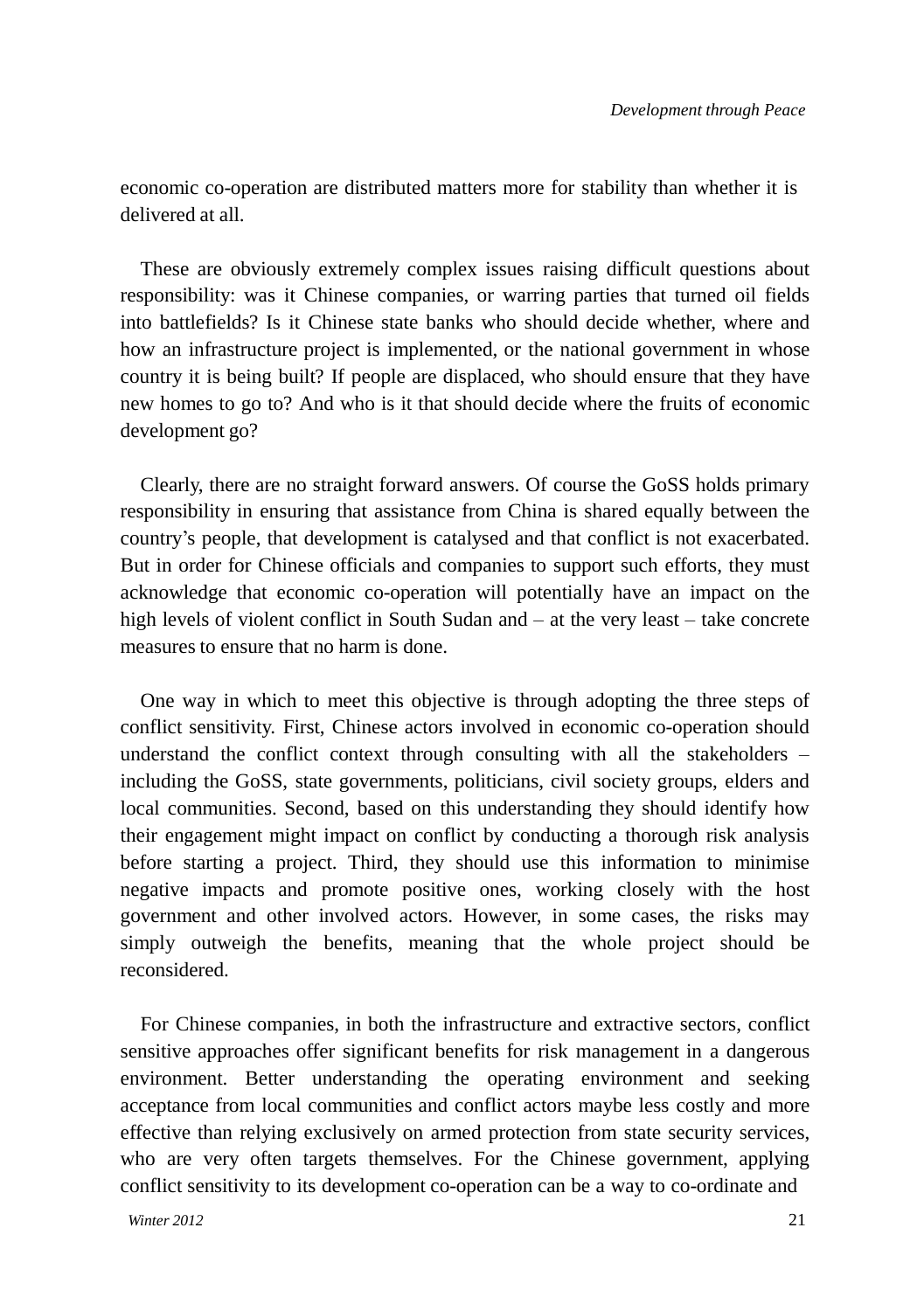achieve its FOCAC commitments for peacebuilding and contributing to post-conflict development. For both Chinese commercial actors and the government, the approach will help guard against reputational costs that will be felt far beyond South Sudan.

Future economic co-operation with China can potentially boost development in South Sudan. It is clear that this is conditional on stability. It is for South Sudan"s government, politicians and civil society to achieve peace and security. Outsiders cannot do this for them; they can only support their efforts. Through reflection on China"s role in the recent past, Chinese decision-makers can ensure that how they choose to help in the future is in line with peace and development.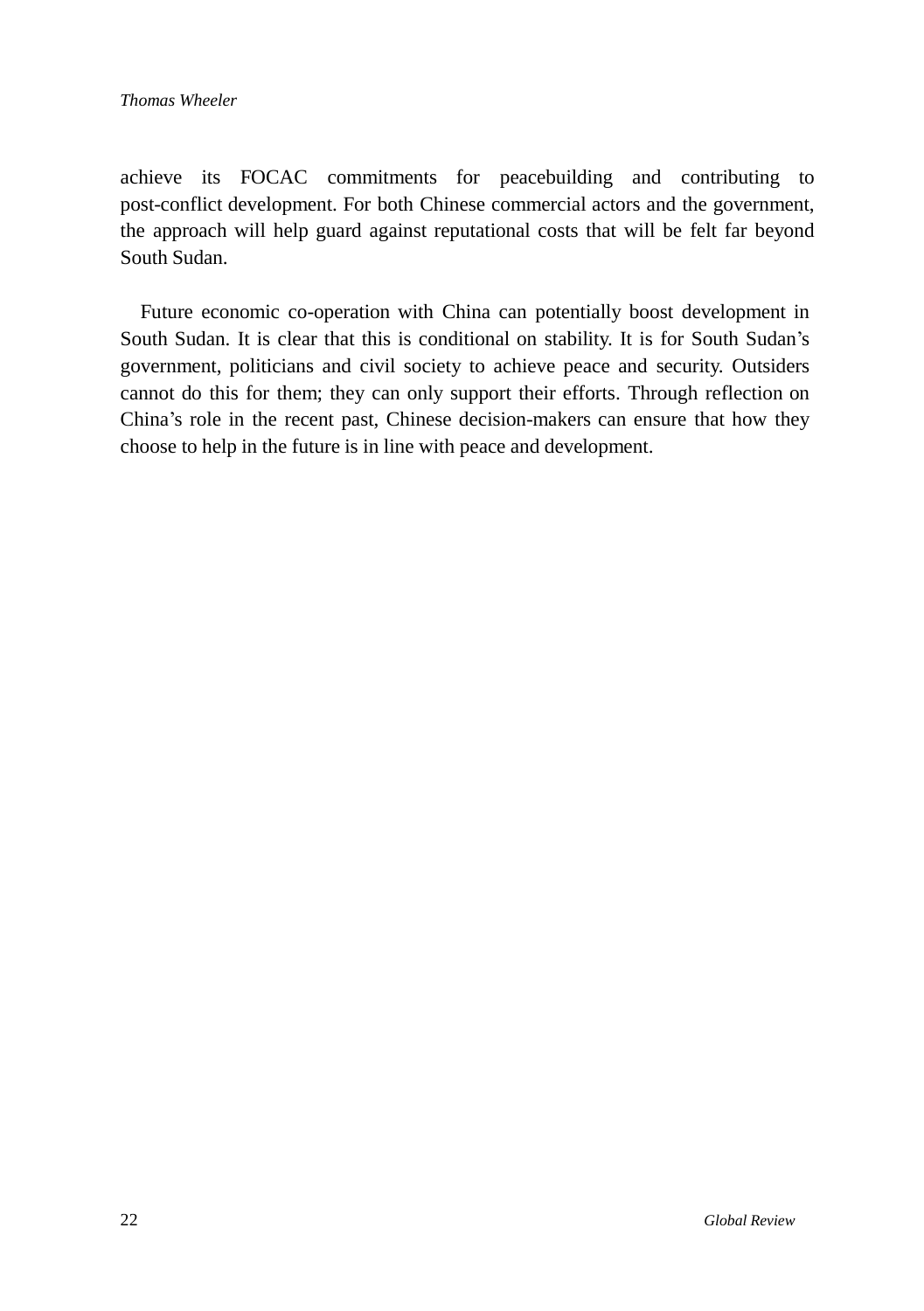# **China, Sudan and South Sudan Relations**

*Leben Nelson Moro* ∗

#### **Introduction**

The arrival in the old Sudan $\degree$  of Chinese oil companies in the 1990s and the signing of the Comprehensive Peace Agreement (CPA) between President Omer al Bashir"s government and the Sudan People"s Liberation Movement/ Army (SPLM/A) in 2005 greatly shaped the relations between China, Sudan and South Sudan. With expanding investments, and increasing demands to secure them, China upped its relations with the old Sudan.

Three phases of relations are discernible: the first was a period of low key ties before the arrival of Chinese oil companies; the second was characterized by substantial ties with al Bashir"s government; and the third was marked by continued expansion of ties with al Bashir"s government and cultivation of relations with the leaders of SPLM/A. It is argued that Chinese relations with the old Sudan as well as Sudan and South Sudan blossomed mainly due to mutual interest in development of oil resources. Given that the development of oil resources is a political matter, China"s oft-stated policy of non-interference and no-strings attached has been questioned. In this article, the reasons for this will be analyzed.

#### **Low Key Relations**

The old Sudan was among the first countries to recognize the People"s Republic of China in 1959. Relations increased after President Jaafar Nimeiri (1969-1985) visited China in 1970. During the visit, he asked for help in several areas but was reportedly advised to turn to the US for assistance with oil prospecting as China did not have the right technology. $^{\circledR}$ 

<sup>∗</sup> Dr. Leben Nelson Moro is the Director of External Relations at the University of Juba, South Sudan, and teaches at the University's Center for Peace and Development Studies.

<sup>&</sup>lt;sup>0</sup> Old Sudan refers to the united Sudan before the secession of the Southern region on 9 July 2011.

<sup>②</sup>Ali Abdalla Ali "The Sudanese-Chinese Relations: Before and After Oil", Khartoum, Sudan, 2006, p. 47.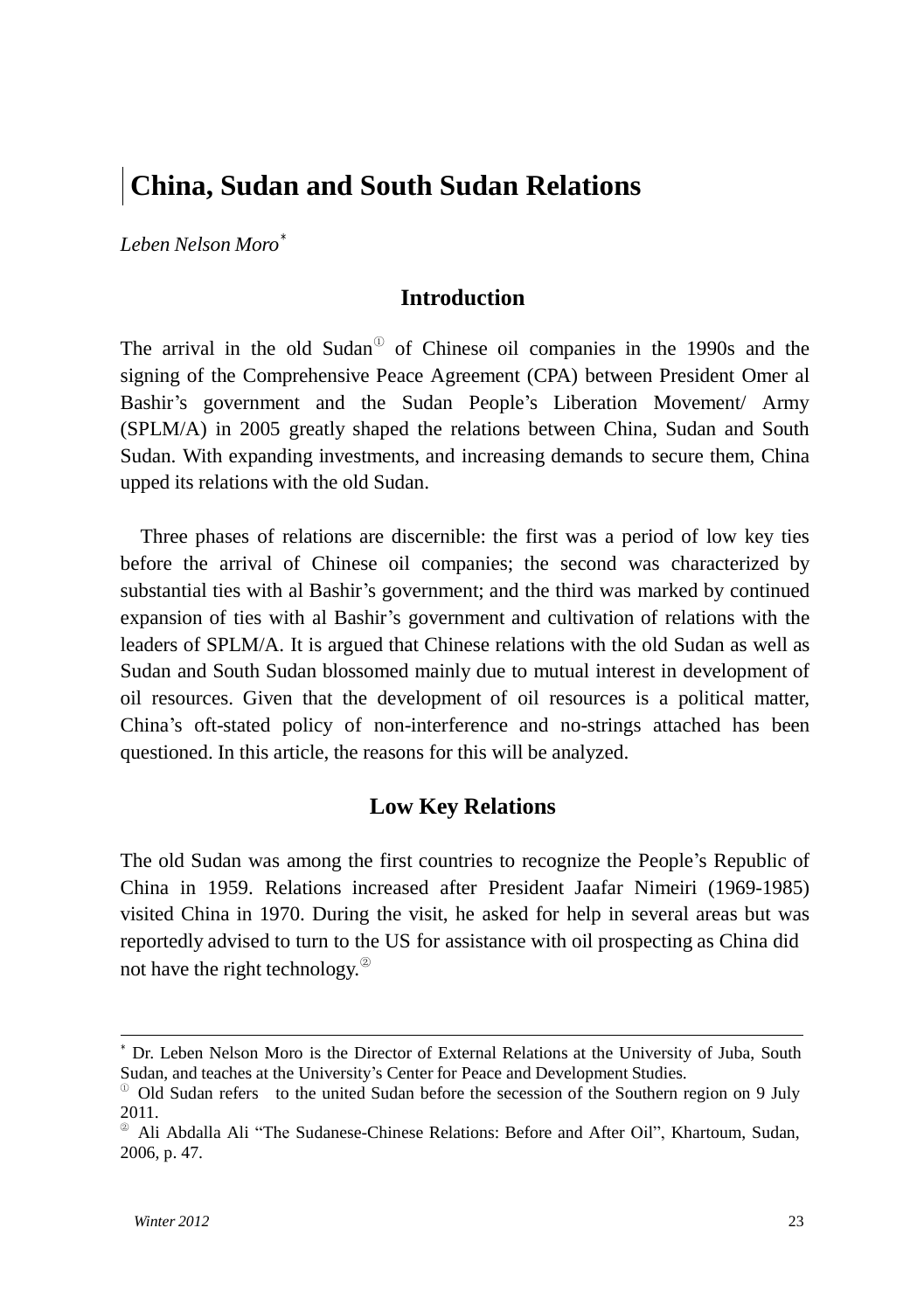Trade and assistance increased. In 1973, for example, 26 percent of old Sudan"s cotton exports went to China, representing 13.6 percent of total exports. $^{\circ}$  Besides cotton, the old Sudan sold gum arabic, oil seeds and other goods. It imported textiles, building materials and light industry machinery. Moreover, China gave loans to the old Sudan on easy terms, which led to the establishment of a number of projects, such as the Friendship Palace, Hassa Heissa Friendship Textile Mill and Bridge on Blue Nile. Its ties had no-strings attached. However, they were really more "symbolic than politically consequential".

President Nimeiri turned to US companies for support with the search for oil. In 1978, Chevron discovered oil in the Unity State of Southern Sudan. At that time, Nimeiri was building ties with Middle Eastern countries close to the US, which was keen to contain the regime of Gaddafi of Libya and that of Menguistu of Ethiopia. Chevron rapidly built infrastructure to exploit the oil. It planned for pipelines from the oil fields to Port Sudan. By 1986 oil was supposed to reach international markets. However, this was thwarted by SPLA attacks. In 1985, Nimeiri was overthrown.

In 1992, Chevron wound down its activities under US pressure and SPLA threats. The US banned engagement by American companies with the oil sector in 1997, accusing the government of Al Bashir, which came to power in 1989, of abusing human rights and supporting terrorists, including Osama bin Laden. This was to mark a new pace of Chinese involvement in the old Sudan.

# **Expanding Relations**

China"s relations with the old Sudan grew. Like Nimeiri, al Bashir travelled to China in 1995 to request help with development of oil resources. This time around China accepted as it had the technology and interest. It needed oil from abroad to sustain economic growth. In 1993 China had gone from being a net exporter of oil to a net importer.

In 1996, despite the SPLA threat, China National Petroleum Company (CNPC) acquired interests in the old Sudan. Petronas from Malaysia, where al Bashir

 $\textcircled{ }$  Ibid, p.14.

<sup>&</sup>lt;sup>®</sup> Dan Large, "China's Sudan Engagement: Changing Northern and Southern Political Trajectories in Peace and War," *The China Quarterly,* 2009, p.613.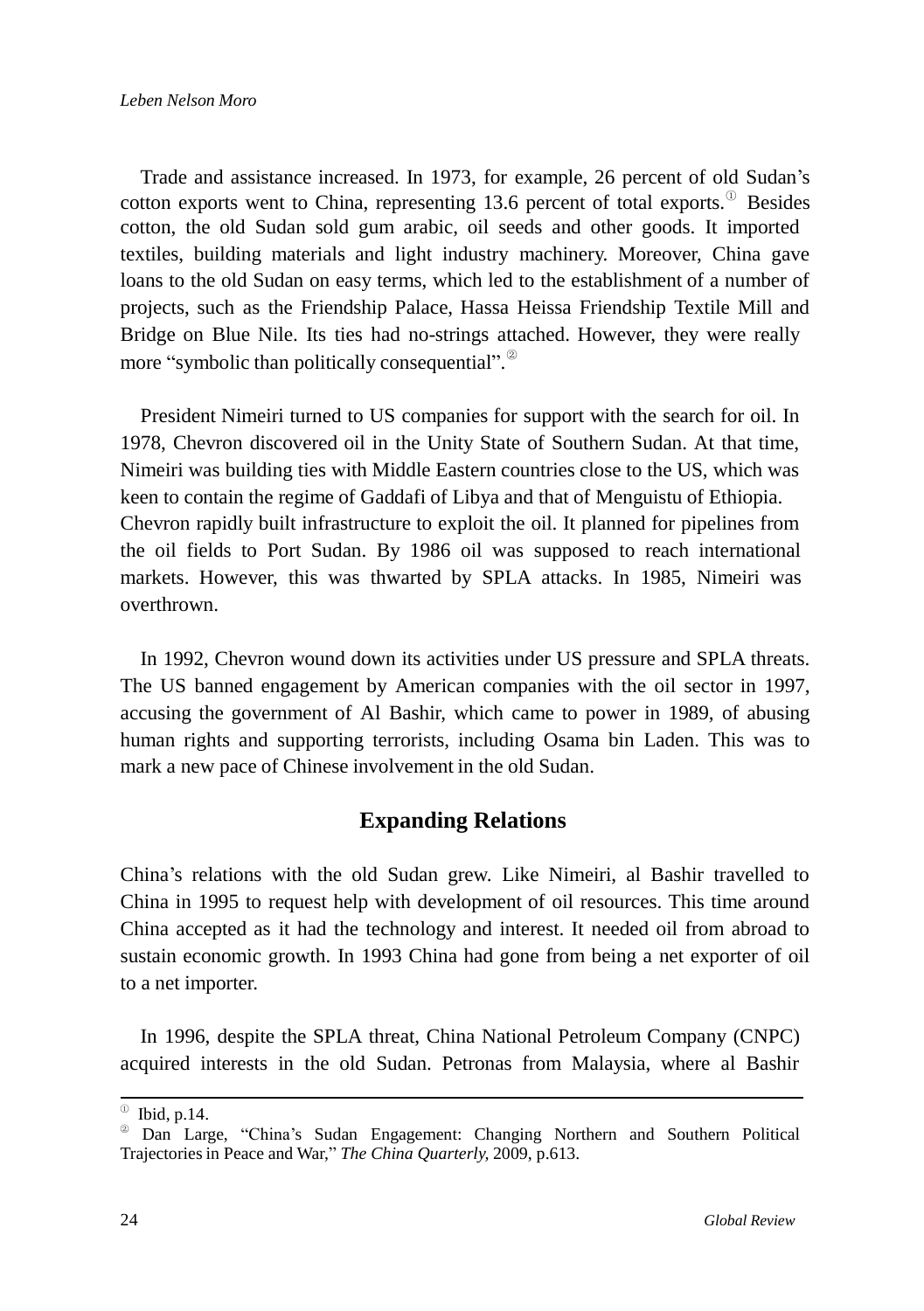attended military school, also entered into the country. Indian companies later joined. Together, they took over oil operations and continued from where Chevron left off. The atmosphere of conflict, which discouraged risk-averse Western companies, worked in their favor as competition was low. $^{\circ}$ 

In 1999, the old Sudan exported oil for the first time. Six years later, production reached nearly 500,000 barrels per day. In 2007, oil revenues were estimated at 4 billion US dollars, and economic growth exceeded 10 per cent. China also reaped huge benefits. It satisfied eight percent of its oil needs with supplies originating from Sudan. ②

This achievement had to be protected from the SPLA and other threats, however. China supported Sudan to secure oil flow. It used its veto to protect al Bashir"s regime in the UN Security Council from sanctions. It also supplied arms, which were used to secure oil installations. ③

Clearly, relations were characterized by mutual benefit for al Bashir"s regime, China and its oil companies. <sup>4</sup>However, the move towards peace within the country, which was being pushed by the US and other Western countries, could destabilize them.

#### **Balancing Relations**

In 2005, the regime of al Bashir and the SPLM/A signed the CPA. Without US pressure this agreement would not have been reached. China quickly established ties with SPLM/A leaders as they were going to control most of the oil fields from which Chinese and other companies extracted oil.

Broadly, this experience raised questions about China"s policy of dealing only with governments. Traditionally, the state in China is strong and the driver of social

<sup>①</sup>International Crisis Group "God, Oil and Country: Changing the Logic of War in Sudan," *Africa Report*, No. 39*,* 2002.

Leben Nelson Moro, "Oil, Conflict and Displacement in Sudan," DPhil thesis, University of Oxford, 2008.

<sup>③</sup>S.L. Field, "The Civil War in Sudan: The Role of the Oil Industry," IUD Ocassional Paper, Braamfontein, South Africa.

<sup>④</sup>Daniel Large and Luke Patey, "Caught in the Middle: China and India in Sudan"s Transition" DIIS Working paper, p.6.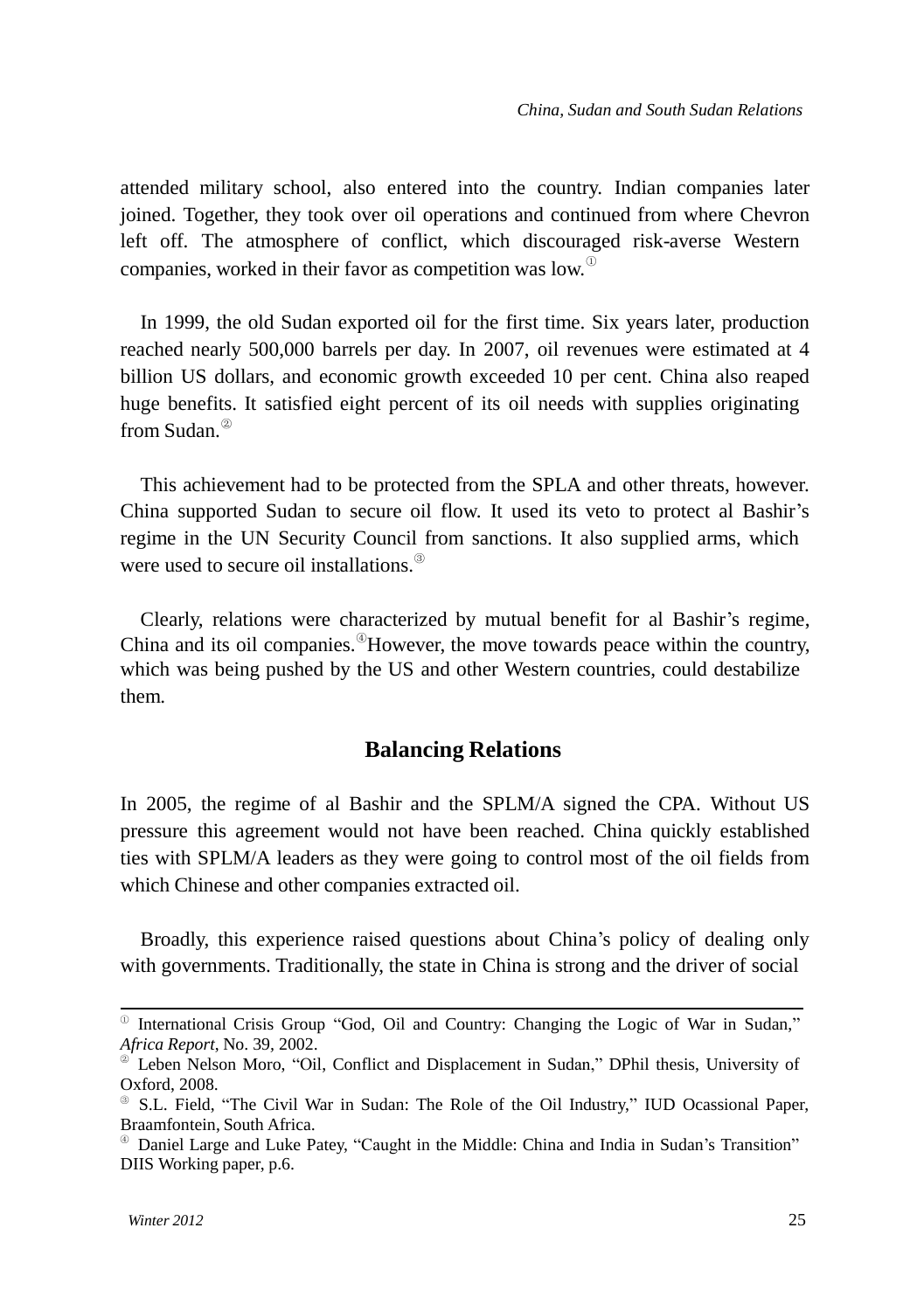change. The big companies are owned by the state and work closely with the government. There are no significant NGOs. Accordingly, China focuses on building relations with other states.

The case of the old Sudan, Sudan and South Sudan posed challenges for this policy. China built good relations with al Bashir"s regime which was pursuing devastating wars in the south and later in Darfur. China avoided establishing relations with the rebels in the south who were to become the leaders of South Sudan. Other countries dealt with the SPLM/A before coming to power. So, China was to play catching up when the SPLM/A came to power after 2005.

China has been trying hard to build equal relations with the leaders of the South and North, which separated in 2011. It has been doing well in this respect. However, China might learn from the past and not limited its future engagement only to government leaders, particularly unpopular ones like al Bashir, but also engage with other players, such as civil society actors and opponents of those in power. Dissidents or rebels of today might become the leaders of tomorrow!

### **Conclusion**

China"s relations with the old Sudan evolved from low to high engagement since the 1950s. Crucial in this transformation was the role played by oil companies that helped President al Bashir"s regime to exploit oil resources. However, this development posed a significant challenge to China"s oft-stated policy of non-interference in the internal affairs of other countries. In fact, development of oil resources has always been a political issue with close links to internal political developments.

The conclusion of the Comprehensive Peace Agreement in 2005 meant that China had to deal with SPLM/A leaders who were to rule the Southern region, which broke away in 2011 to form the Republic of South Sudan. Belatedly, China forged relations with the new leaders so that oil companies could continue their operations. It is trying to balance relations with Sudanese leaders and South Sudanese leaders. However, it should consider engaging with other actors such as civil society leaders.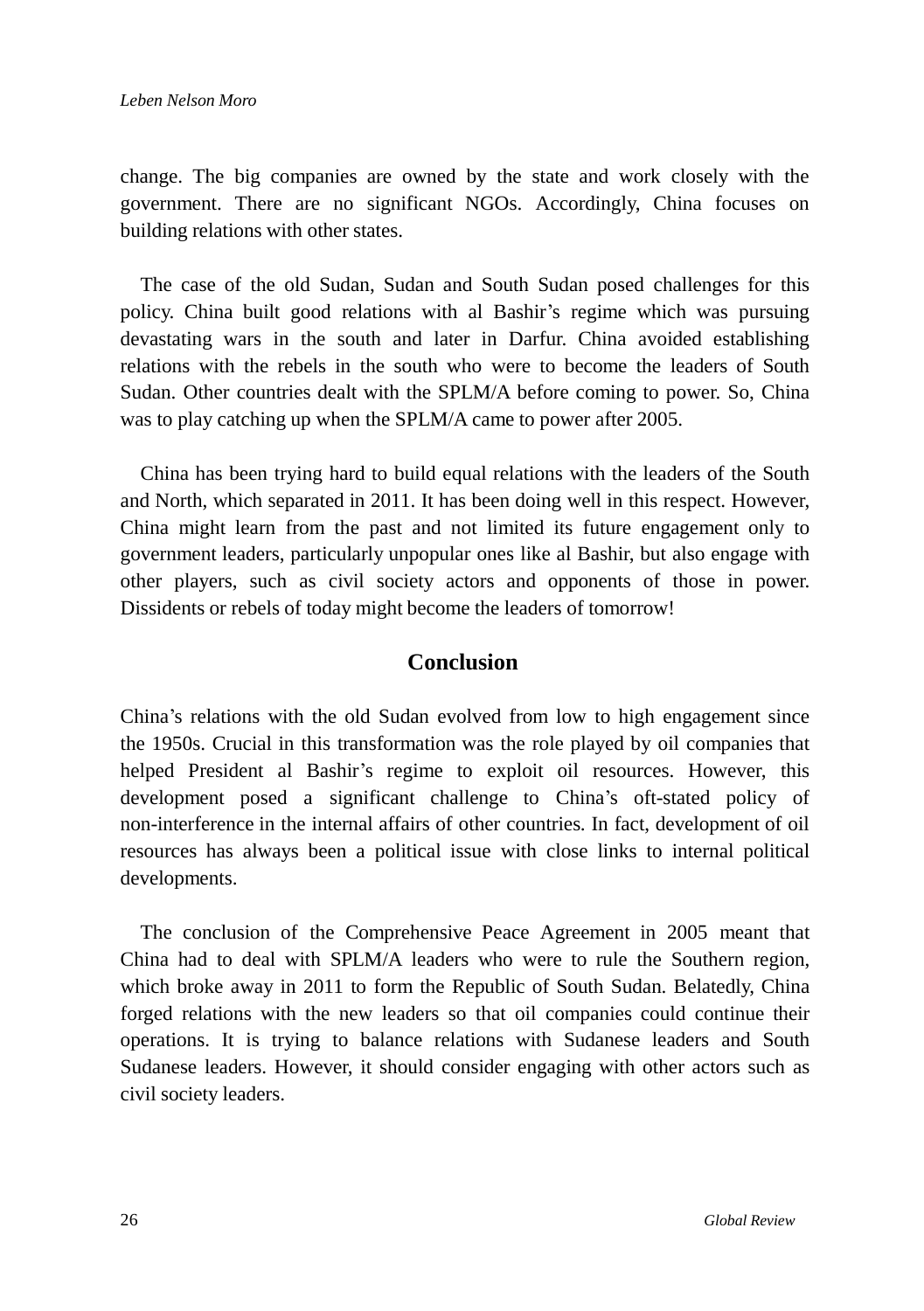# **The History of South Sudan's Chinese Future**

#### *Daniel Large* ∗

The creation of ties between South Sudan and China has been one of the more striking aspects of recent Sudanese politics and international relations. China"s new Juba consulate, opened in September 2008, came months before February 2009 and the start of an extended series of celebrations commemorating the Golden Jubilee fiftieth anniversary of the establishment of official diplomatic China-Sudan relations.

Now, after South Sudan"s independence in July 2011, swift diplomatic recognition by China and the formal opening of Juba"s embassy in Beijing in April 2012, China-South Sudan relations are topical. Taking a step back from the heat of the immediate moment, however, this article considers the question of how should we think about the history of South Sudan"s Chinese future. It does so via some broad thematic points, and locates these relations in historical time, both in terms of history as it has happened to date and is in the process of unfolding today.

### **A New History**

China"s history of its Sudan future has only very recently come to encompass the *de facto* and then the *de jure* reality of two Sudans. When relations between Sudan and China changed from "traditional" to "strategic" after 1989, this reinforced the dominance of a northern-centric political geography of relations. This, of course, carried an official narrative and a sanctioned history of its own, which continued its own version of a history of Sudan"s future China relations that had been forged in the nineteenth century. This is when the founding mythology of the colonial bridge linking Sudan and China began.

<sup>∗</sup> Dan Large is Research Director of Africa Asia Centre, SOAS, University of London.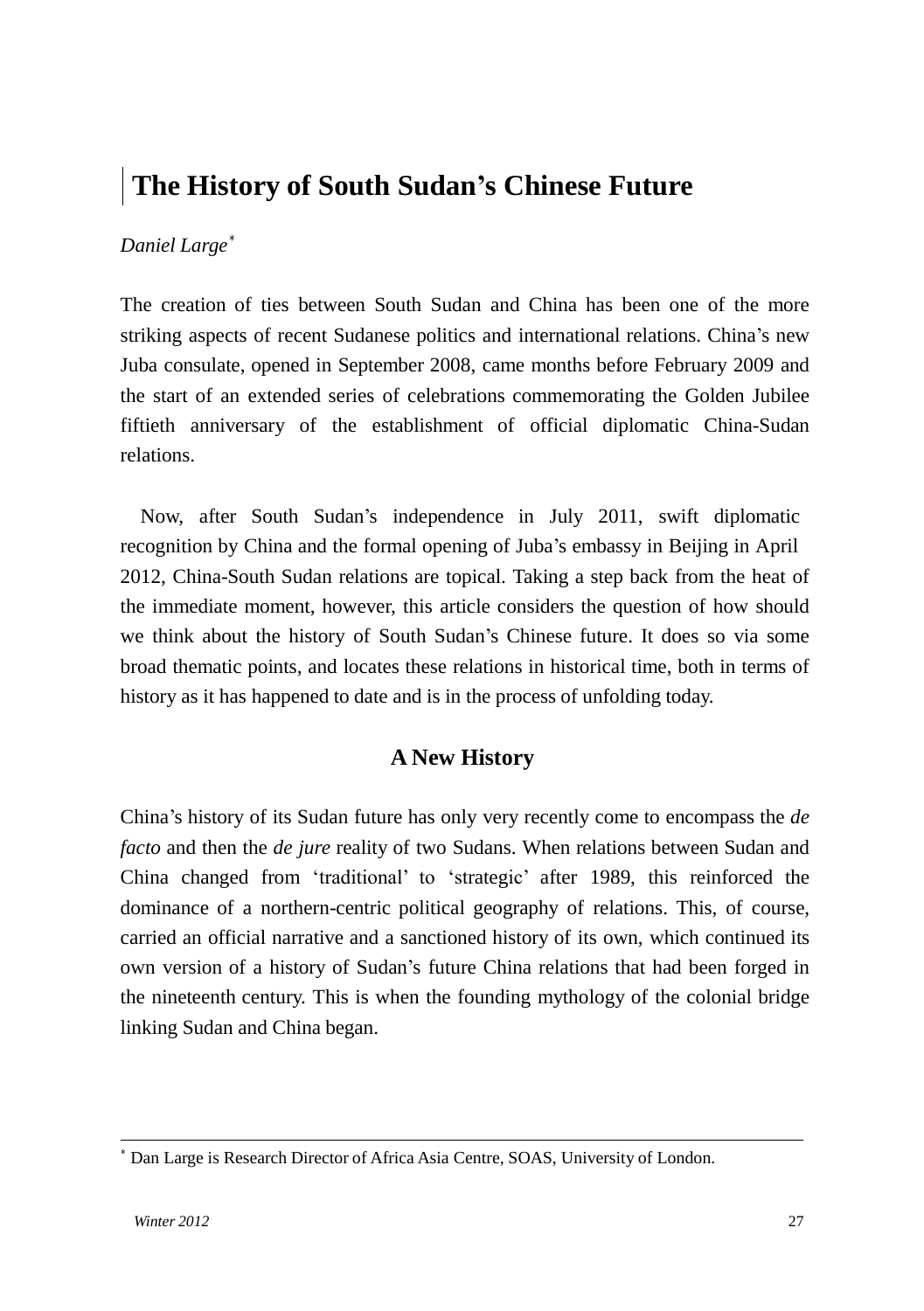# **The Historical Mythology of China-Sudan Relations: Questioning Genesis**

The first area concerns the unique historic links between Sudan and China, which have provided generations with a historical narrative on which to base relations. As seen, for example, during Premier Zhou Enlai"s state visit to Khartoum in 1964, these have been fashioned into a colourful narrative distilled into the form of the perfect anti-hero, Chinese Gordon, who was viewed as a bridge linking Sudan and China. $^{\circ}$ 

Gordon, who took part in the capture of Peking (Beijing) in 1860 and commanded the Chinese force that quashed the Taiping Rebellion (1863-1864), was shot to death in 1885 by 'a very tall black Sudanese'.<sup>2</sup> The meaning of 'Sudanese' from around the mid-nineteenth century was associated with the black peoples of Southern Sudan and the Nuba mountains, who were recruited into the Egyptian army then controlling Sudan or the slave armies of northern Sudanese traders.<sup>8</sup>

The upshot is that it is likely that the founding myth of Sudan-China relations is based upon the actions of a Southern Sudanese. For a history appropriated by successive ruling elites in Khartoum, and in view of Southern Sudan"s comparative lack of a meaningful history of Chinese connections until recent years, this might provide a subversive twist and the basis of a new historical connection between South Sudan and China. In an important sense, however, the Mahdist rebellion united disparate groups of Sudan"s peripheries into a common purpose. In this way, it makes little sense to reattribute a Southern identity to this founding episode. However, politics always appropriates and reinterprets history to its own ends.

Before and after the January 2011 referendum, efforts were made to strengthen the basis of China"s relations with the GOSS. As well as the better covered

<sup>①</sup>See Richard Hill, "The Gordon Literature," *The Durham University Journal,*Vol. 47, 1955, p. 97.

<sup>②</sup>J.A.R.Reid, "The death of Gordon," *Sudan Notes and Records* Vol. XX (1937), p. 173. Available in [www.sudanarchive.net.](http://www.sudanarchive.net/)

<sup>③</sup>Johnson, "The Death of Gordon," op cit., footnote 51. p.309.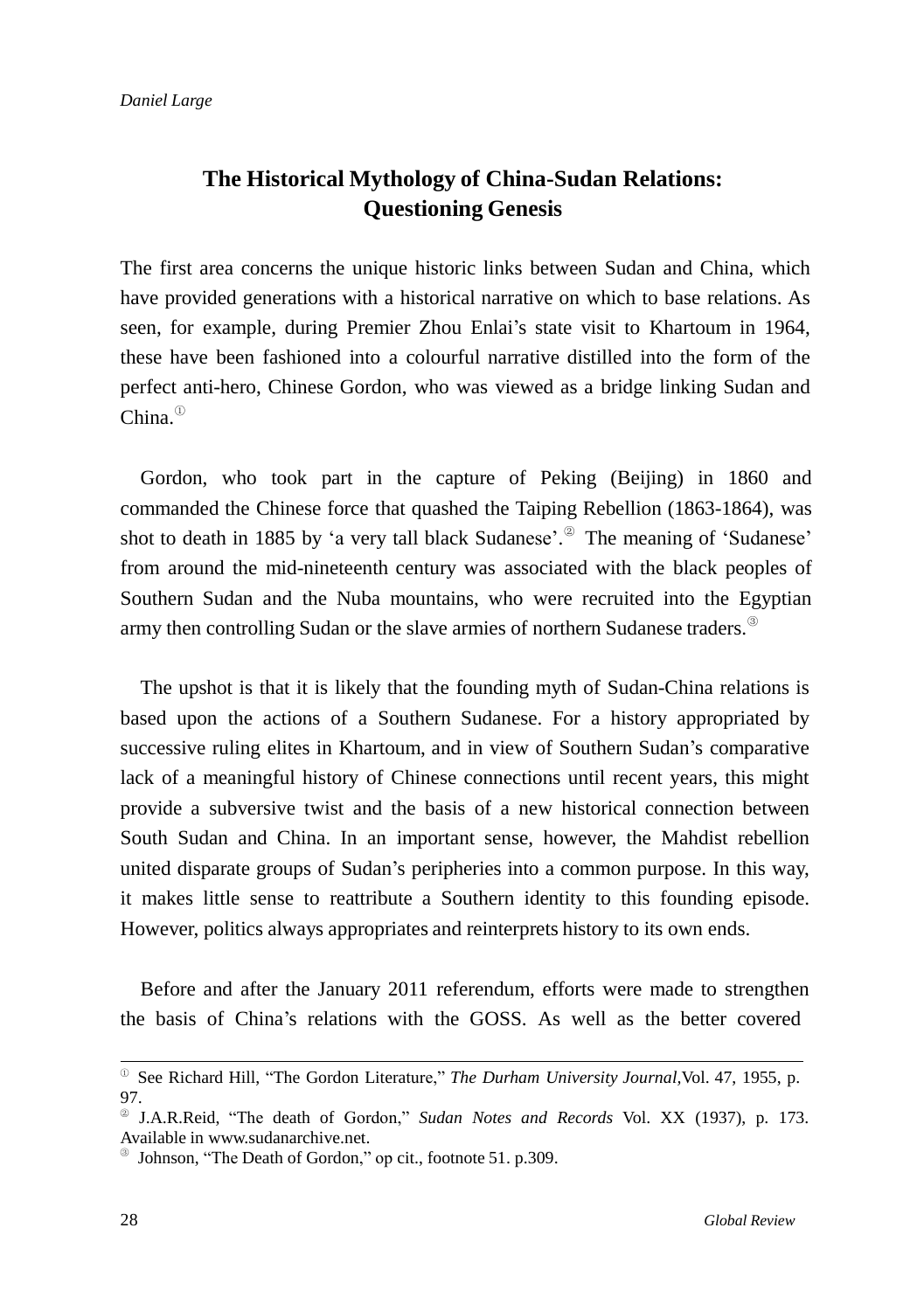economic diplomacy or high-level political missions, the Chinese consulate and later its Embassy made active efforts to demonstrate a continuity of socio-cultural links between China and South Sudan. One dynamic appeared to be a desire to compensate for the recognised imbalance in China"s relations with Sudan founded in Khartoum; a necessary adaptation and one that has paved the way for greater links between Juba and Beijing.

#### **China and Southern Sudan's Economic Development**

The second area concerns the current significance that China is now being accorded to independent South Sudan"s development prospects, which evokes a very different form of historical interest. One history of Sudan's China future from the nineteenth century foresaw a prominent Chinese role in economic development. In the late nineteenth century, various schemes were devised – and some implemented – predicated upon the superiority of Chinese labour in opening up Central Africa to more effective European resource exploitation. $^{\circ}$ 

In certain respects, "the Chinese" have long been associated with schemes of improvement, bound up in imaginaries of modernising projects using outside labour. Such projections were by no means confined to nineteenth century Egyptian-governed Sudan. Since 2005, and the entry of the first Chinese entrepreneurs who pioneered business ventures outside the oil sector in Southern Sudan after (and even before) the CPA, an independent Chinese role has been unfolding. Emin Pasha would be intrigued and, conceivably, feel partly vindicated, even if this is of a qualitatively different kind of engagement than he envisaged.

## **The Weight of the Past: a Mixed Legacy**

The mutual ignorance that formerly existed in China about South Sudan and vice versa was long conspicuous. Overcoming the history of the war years and the

 $\degree$  He wrote in May 1881 "that if it is possible for Central Africa to be opened up, it can only be accomplished by means of the Chinese?" Schweinfurth, G. F. Ratzel, R.W. Felkin and G. Hartlaub eds., *Emin Pasha in Central Africa: being a collection of his letters and journals* (London: George Philip and Son, 1888), pp. 417, 419.